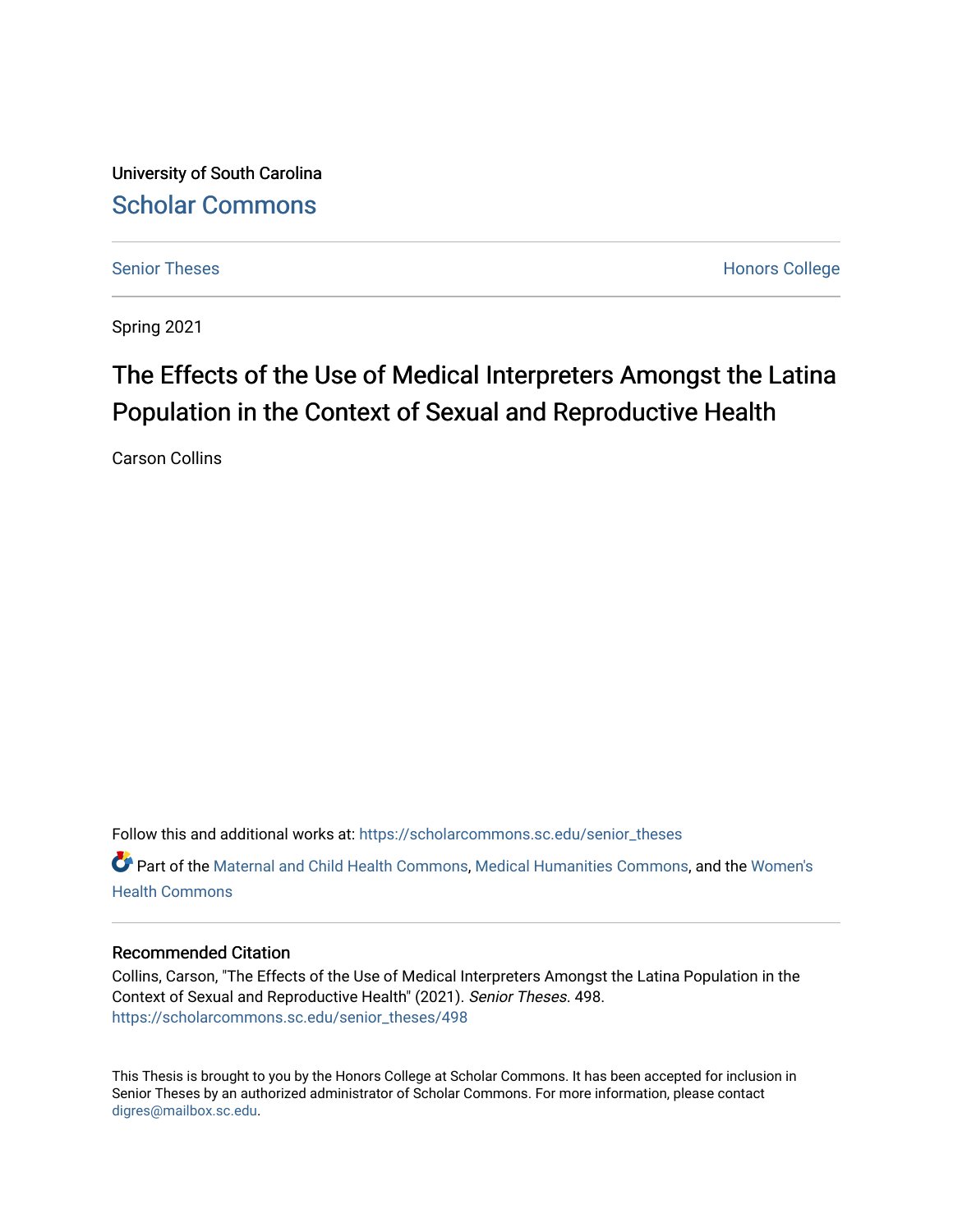# THE EFFECTS OF THE USE OF MEDICAL INTERPRETERS AMONGST THE LATINA POPULATION IN THE CONTEXT OF SEXUAL AND REPRODUCTIVE HEALTH

By

Carson Collins

Submitted in Partial Fulfillment of the Requirements for Graduation with Honors from the South Carolina Honors College

May 2021

Approved:

Edena Duinconais

Edena Guimaraes, DrPH, MPH, CHES Director of Thesis

Wyrian Electonie

Myriam Torres, Ph.D. MSPH Second Reader

Steve Lynn, Dean For South Carolina Honors College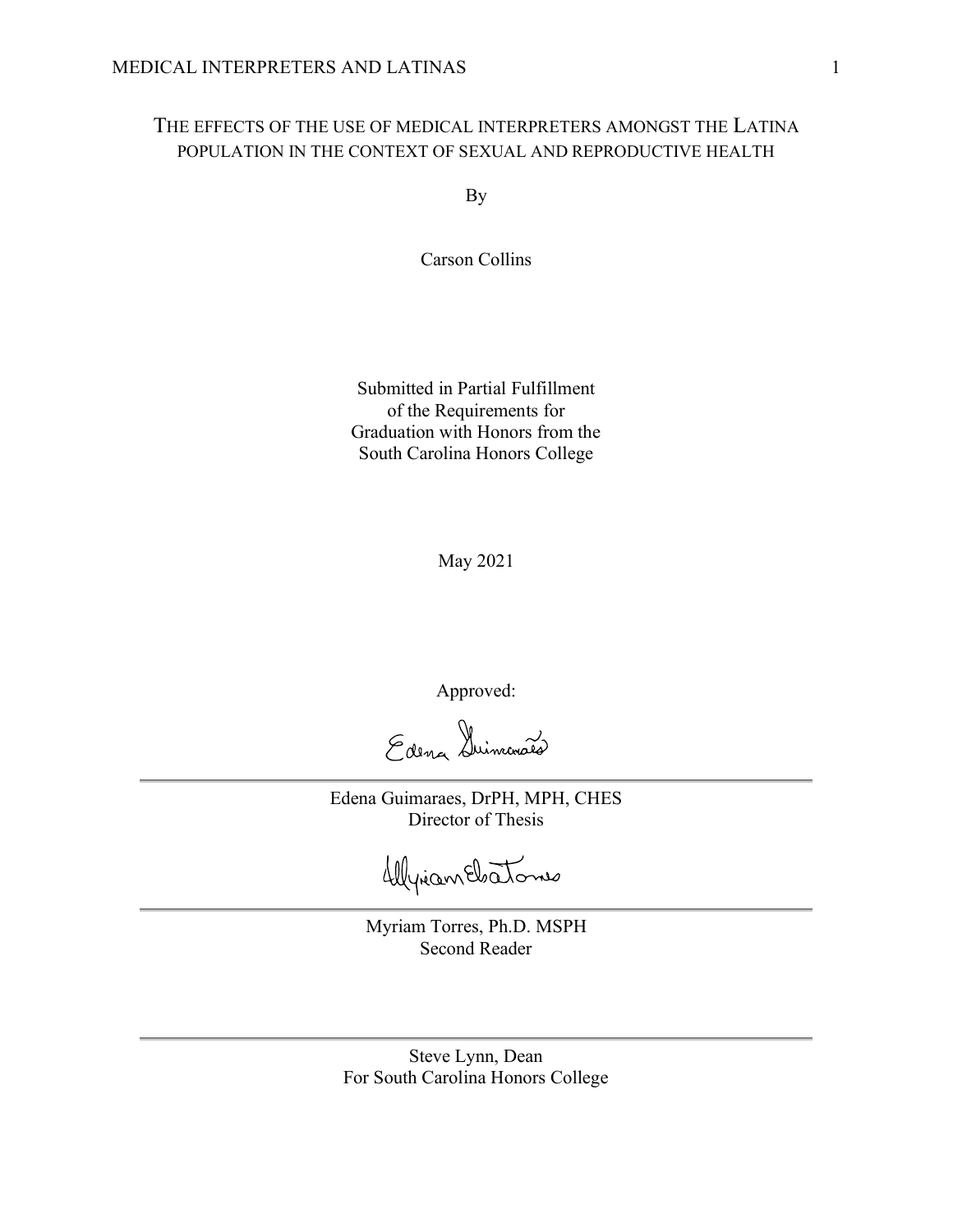# **The Effects of the Use of Medical Interpreters Amongst the Latina Population in the**

# **Context of Sexual and Reproductive Health**

Carson M. Collins

Arnold School of Public Health, University of South Carolina

Honors College Senior Thesis

May 2021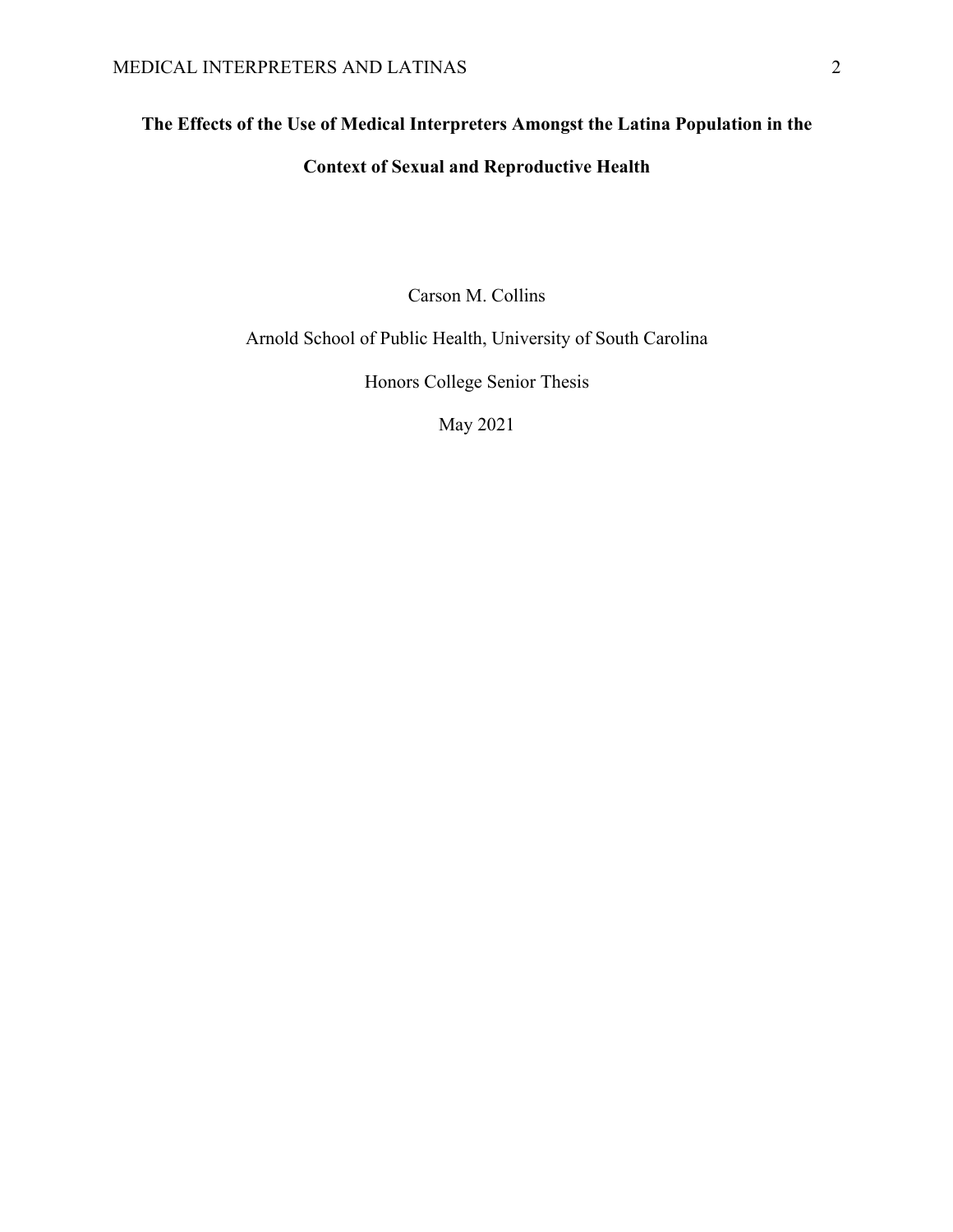# **Thesis Summary**

Latinas face many challenges living in the United States and, as a result, have many adverse health outcomes. This thesis seeks to examine whether medical facilities using certified medical interpreters and requiring cultural competency training for their staff can reduce the cultural and communication barriers limited English proficiency (LEP) Latinas experience when receiving sexual and reproductive health care services. An integrative literature review was conducted to assess barriers in Latina sexual and reproductive health and the use of interpreters in this context. The study found several significant themes that led to barriers in Latina sexual and reproductive care, as well as barriers to adequately utilizing interpretation services. The findings illuminated the need for further certification requirements and enforcement for interpreters, as well as greater cultural competency for health care providers.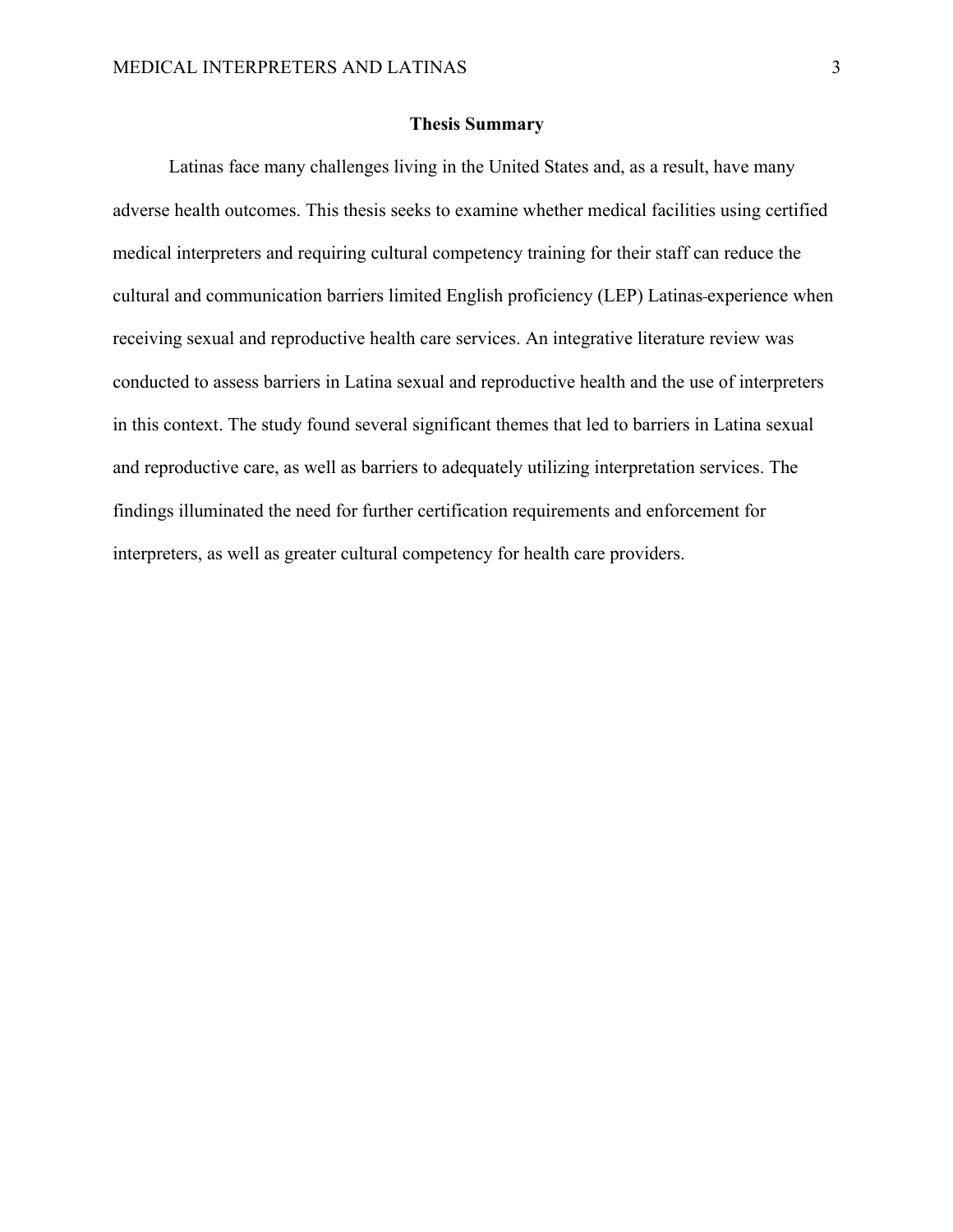| Cultural and Other Barriers to Sexual and Reproductive Health Services14 |  |
|--------------------------------------------------------------------------|--|
| Interpreter Role Conflict and Interaction with the Provider19            |  |
|                                                                          |  |
|                                                                          |  |
|                                                                          |  |
|                                                                          |  |
|                                                                          |  |

# **Contents**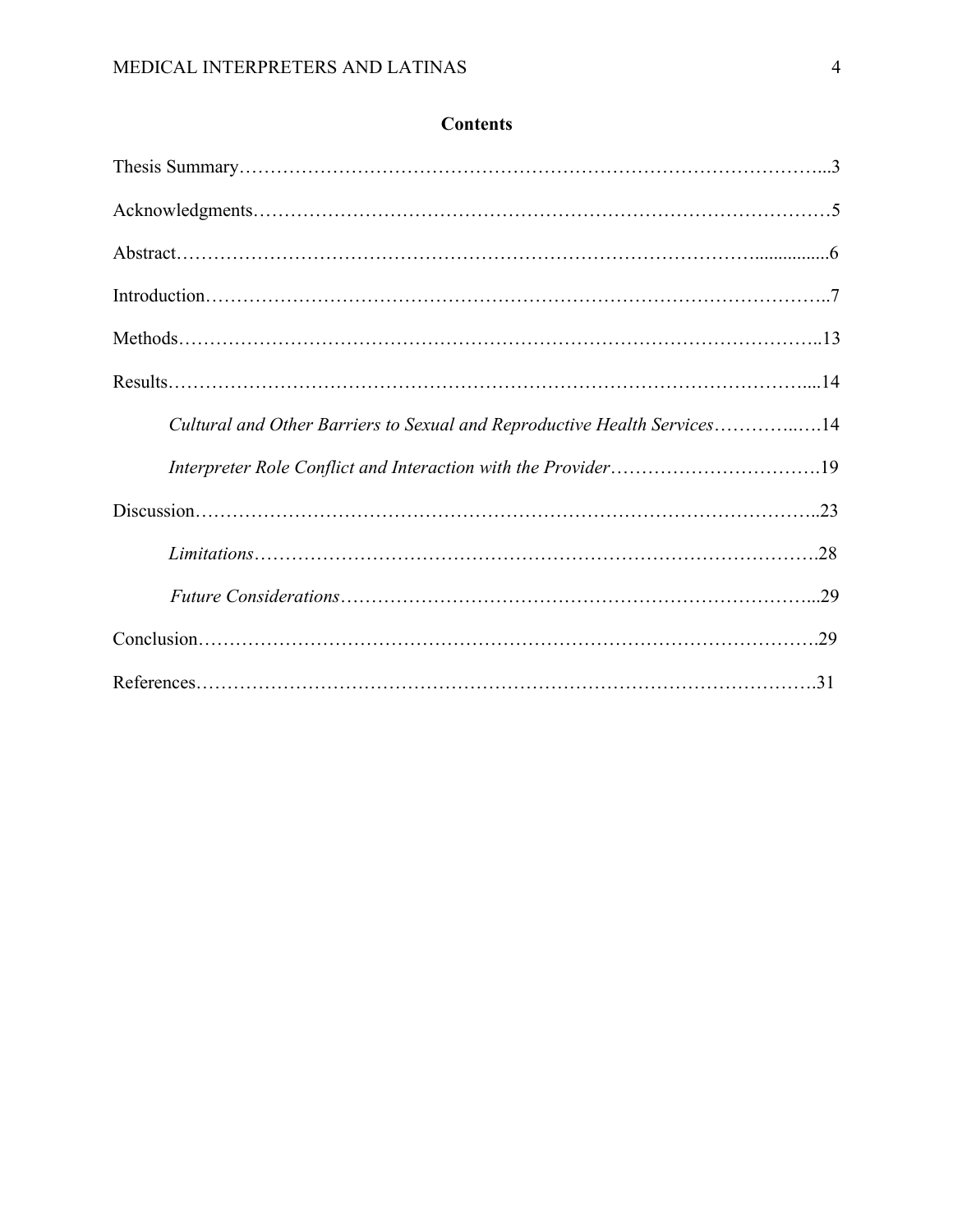# **Acknowledgements**

I would like to thank Dr. Edena Guimaraes for all of her support and assistance as she directed my thesis throughout the past year. She has given me so much insight on Latina health issues and medical interpretation services. She has been a great resource throughout my writing process and has been so willing to help whenever it was needed. Additionally, I would like to thank Dr. Myriam Torres, my second reader. She has given me invaluable insight on the technical writing process and was so gracious to serve as this role in my thesis process. I would like to thank all of my professors in both the Arnold School of Public Health and the Spanish department at the University of South Carolina that inspired the topic for my thesis and equipped me with the skills I needed to conduct this research. Finally, I would like to thank my friends and family for their unwavering support throughout this process and my entire college career. Without them, I would not have made it this far.

Following the completion of this project, I feel better prepared as a future clinician to work with interpreters to provide the best care for my Latina patients. I have realized the importance of cultural competency training and the value of the interpreter as a member of the health care team. I hope that my research can contribute to the evidence for the expansion of interpretation services and that the importance of these services will be realized. It is my hope that all patients will receive quality and accessible care in their primary language.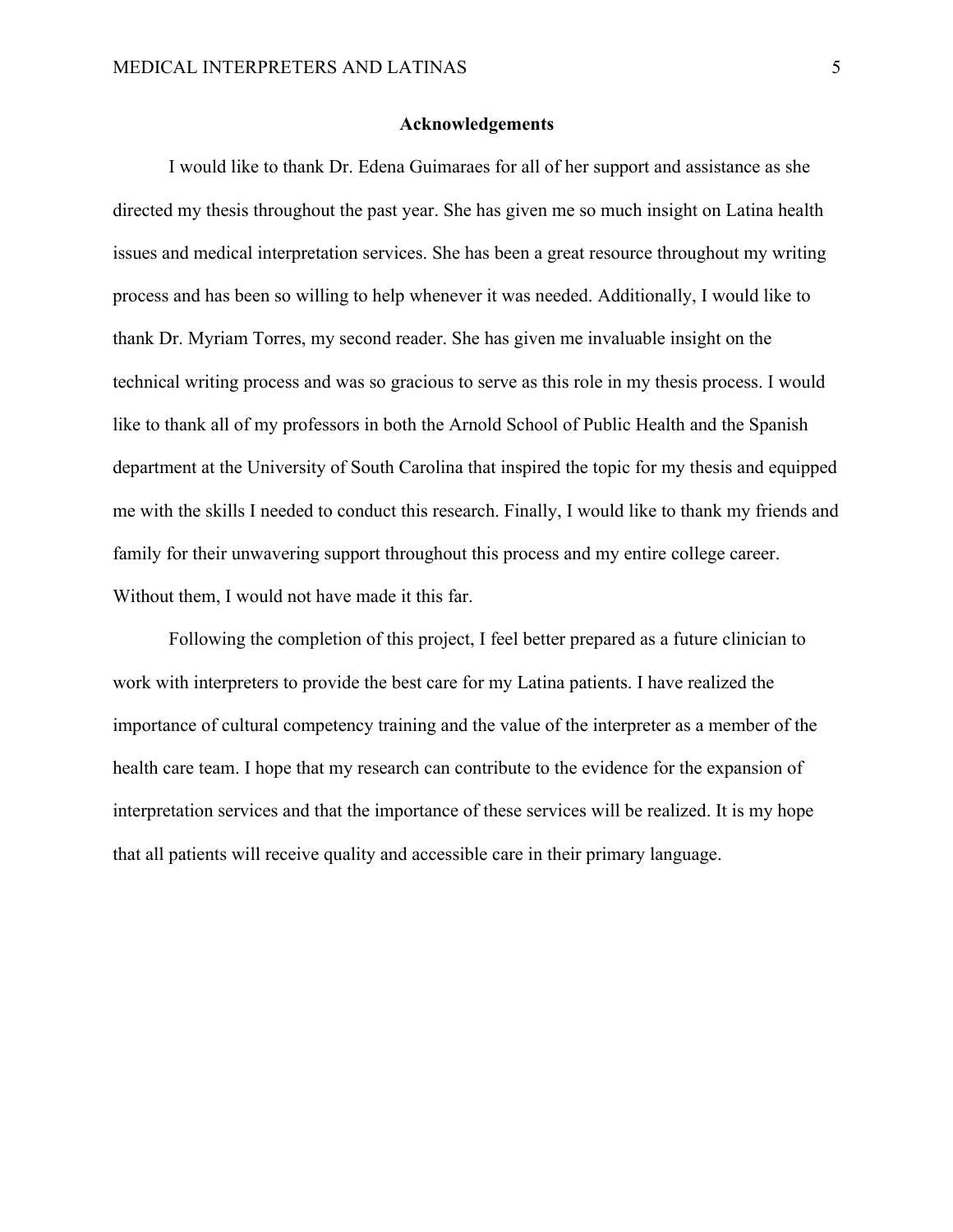# **Abstract**

The Latino population in the United States is large and consistently growing. These individuals, due to cultural and systemic factors, are at greater risk for a variety of health problems, especially in the context of sexual and reproductive health. Many of these patients may not speak English as their first language and thus need to access interpretative services to receive care. This study sought to examine whether medical facilities using certified medical interpreters and requiring cultural competency training for their staff could reduce the cultural and communication barriers LEP Latinas experience when receiving sexual and reproductive health care services. An integrative literature review was conducted and revealed several key themes that revealed significant barriers to Latina sexual and reproductive care, as well as barriers to proper utilization of interpretative services. The findings of this study support the need for cultural competency training amongst medical professionals and the need for better enforcement of consistent interpretation services.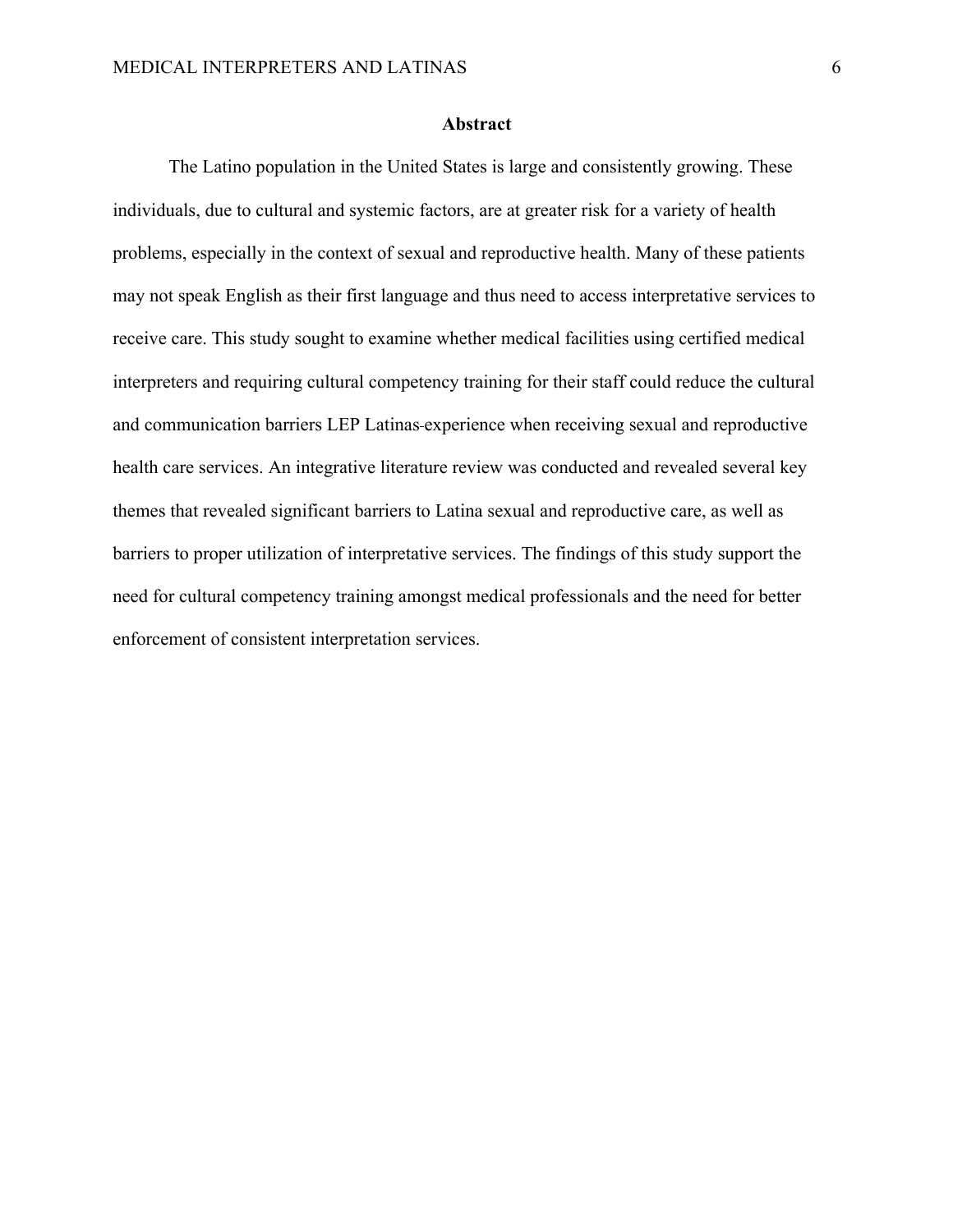# **Introduction**

The term "Latino" refers to individuals whose family origins are traced back to countries in Latin America, such as Mexico, Central and South America, Puerto Rico, Cuba, and the Dominican Republic (Chong, 2002). The term "Hispanic" was created by the United States (US) Census Bureau to describe individuals whose native language is Spanish or whose family origin was traced back to Spain (Chong, 2002). Many Latinos do not personally identify as Hispanic, as they have no connection to Spain (Chong, 2002). Therefore, when referring to individuals from Latin America, it is more appropriate to use the word Latino. When describing a female specifically, the term Latina should be used (Chong, 2002).

According to the US Census (2018), Latinos made up 18.1% of the national population as of July 2017. The Latino population is predicted to exceed 100 million by 2050 (Yawman, et al., 2006). The Southern region of the US has seen the most growth within the Latino population with population percentages increasing 26% from 2010 to 2019 (Noe-Bustamante, Lopez, & Krogstad, 2020). Although the median age of Latinos has recently increased to 30, they are still among the youngest racial or ethnic groups in the US (Noe-Bustamante, et al., 2020). The birth rate for Latinas has fallen 25% since 2000 (Livingston, 2019). However, in 2017 the birth rate for foreign born Latinas was 82.3 per 1000 women compared to 55.8 per 1000 women for white females living in the US (Livingston, 2019). With the rapidly growing Latina population, there are often not enough resources or infrastructure to cater to their health care needs, especially in the context of interpretation services (Mann, et al., 2016).

Latinas are at greater risk for many diseases and health problems than their non-Hispanic white counterparts (Garcia-Jimenez, Calvo-Friedman, Singer, & Tanner, 2019). Racial and ethnic minorities often have higher incidence of and morbidity from chronic diseases (Garcia-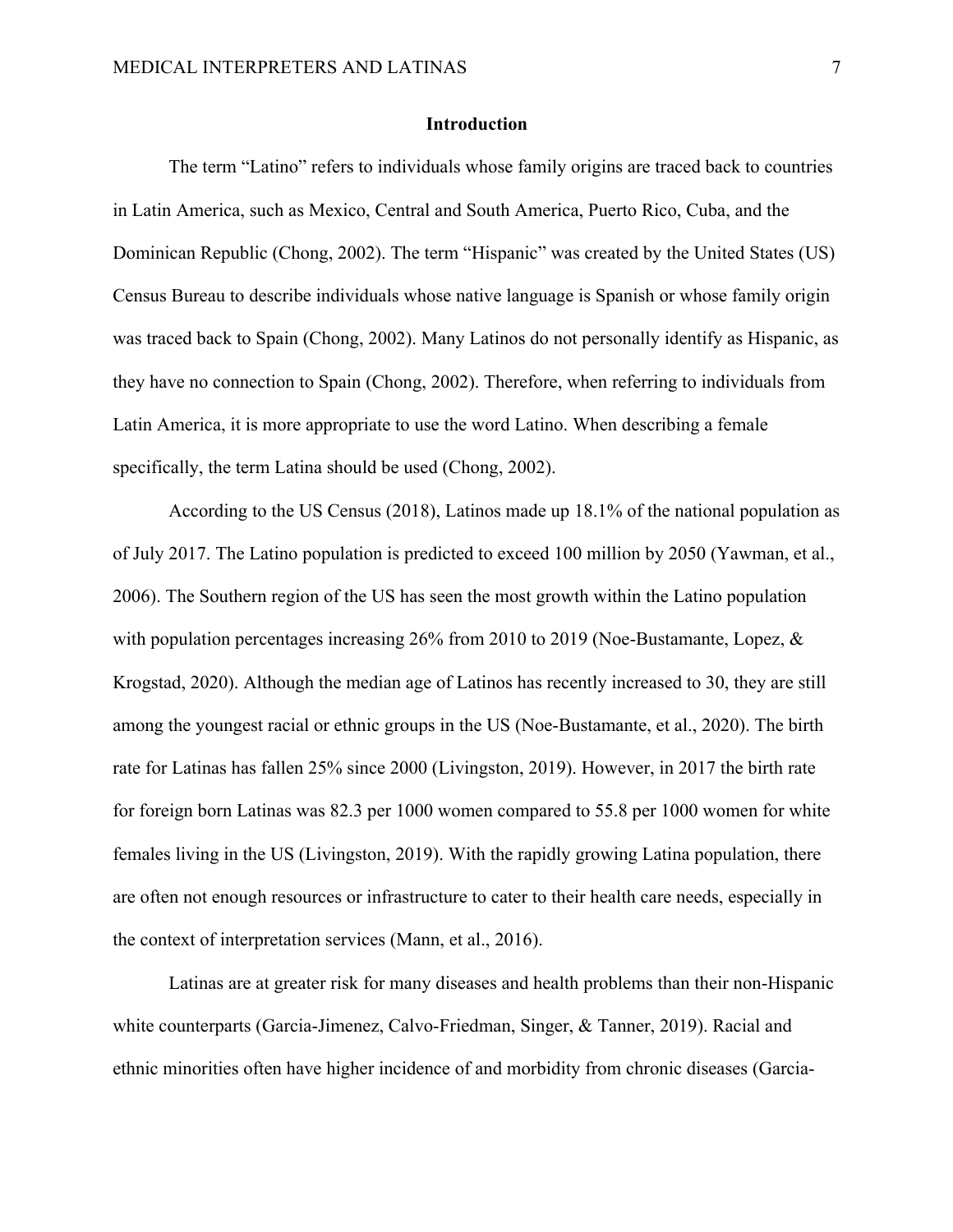Jimenez, et al., 2019). Along with higher rates of chronic diseases, Latinas in the US experience negative sexual and reproductive health outcomes compared to their white counterparts (Mann, et al., 2016). For example, Latinas have a human immunodeficiency virus (HIV) rate three times as high as non-Hispanic white women, and their incidence rates for gonorrhea and chlamydia are over twice that of white women (Mann, et al., 2016). Additionally, over 50% of Latina pregnancies are unintended, compared to 40% of pregnancies in white women (Mann, et al., 2016). Latinas are disproportionately subject to systematic barriers to accessing contraception, sexual education, prenatal care, and cancer screenings (Fortuna, et al., 2019). Latinas may also lack autonomy regarding their sexual and reproductive health and decisions due to cultural practices of being submissive to their husbands when married and maintaining their virginity when they are single (Fortuna, et al., 2019).

These disparities can be attributed to many factors that minority individuals face in accessing health care in the US, a main factor being limited English proficiency [LEP] (Garcia-Jimenez, et al., 2019). LEP is defined as having a primary language other than English, and an ability to read, write, or speak English less than 'very well" (Garcia-Jimenez, et al., 2019). Being unable to speak the same language as the provider, many patients may not feel that they can adequately explain their symptoms or understand their physician's responses. Language barriers may lead to a lower quality of care. Being unable to comprehend their physician's education and treatment plan due to a language barrier, may lead to poor patient satisfaction, poor compliance, and underuse of services for LEP patients (Timmins, 2002). Additionally, feeling misunderstood or unable to communicate due to a language barrier may cause the patient to be hesitant to return for follow-up (Meetze, Messias, & Torres, 2012).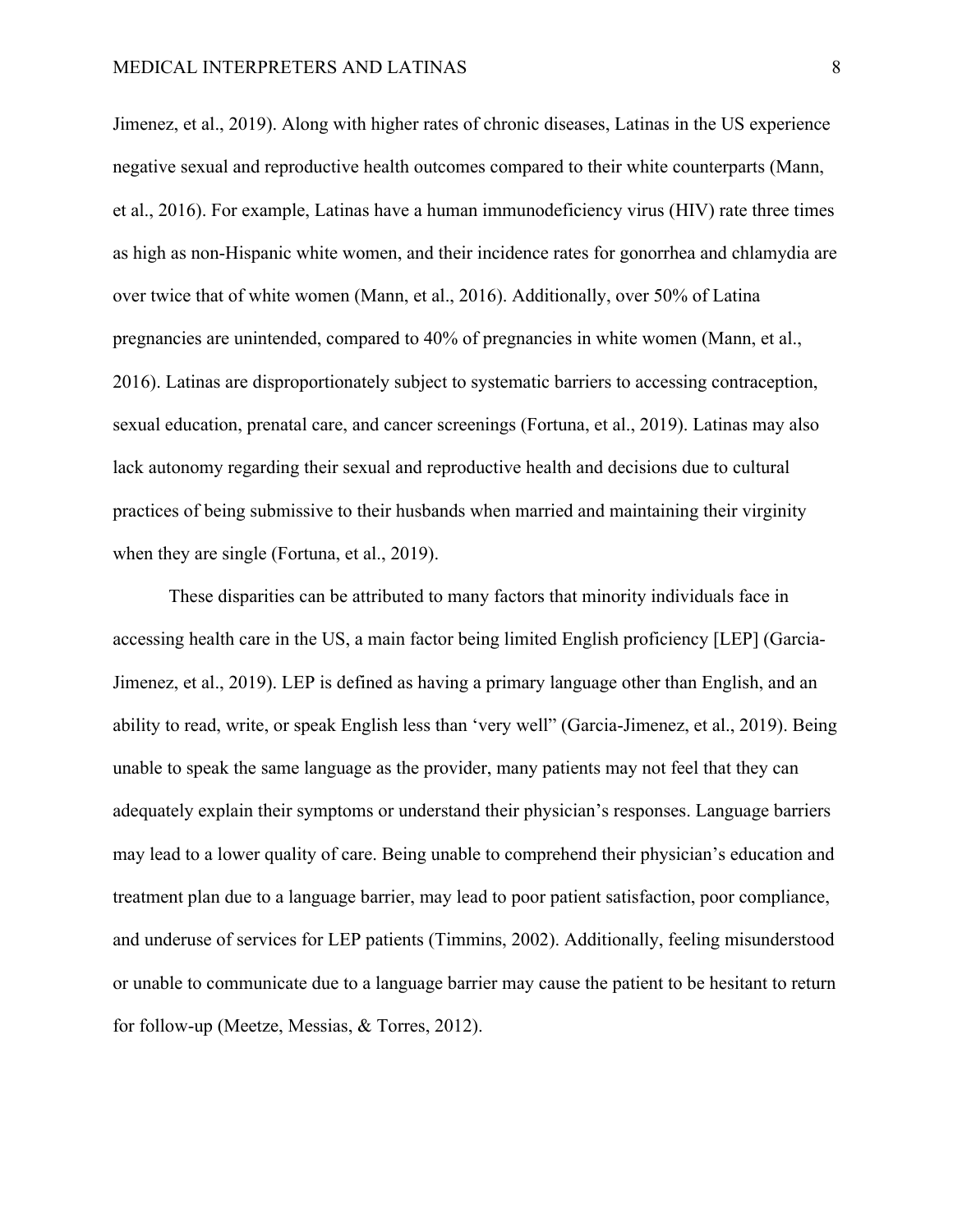The health care of Latinas is not only affected by language barriers, but cultural barriers as well (Chong, 2002). Many Latinas may have a high regard for authority and may agree with physicians in order to be respectful even when they may not understand what was said (Poma, 1983). Additionally, Latinas may have nontraditional ideas regarding the causes of illness from their home country, which non-ethically concordant physicians may not understand (Poma, 1983). Sexual and reproductive health can be viewed differently in the Latina culture compared to the US. For example, in many Latin American cultures, openly discussing sex is taboo and females may be uncomfortable discussing sex directly with their provider (Cashman, Eng, Simán, & Rhodes, 2011). In fact, single Latina women may not want to submit to procedures, such as a pelvic exam, that are seen as routine in the US (Poma, 1983). There is a high value of virginity in the Latina culture, so many may not want to submit to a pelvic exam unless it is absolutely, medically necessary (Poma, 1983). Many Latinas may even consider parts of the body like the neck, back, hips and thighs to be private in addition to the breasts and genitals (Chong, 2002). Providers must take these cultural considerations into account when they are interacting with and treating Latinas.

Latinas report the highest levels of patient satisfaction with the use of a bilingual, and bicultural interpreter who can not only accurately translate, but mediate cultural differences (Wu, Leventhal, Ortiz, Gonzalez, Forsyth 2006). However, oftentimes professional interpretation services with bicultural interpreters may not even be used due to costs associated with using interpreters, time inefficiency, use of nonprofessional interpretation, or reliance on suboptimal language skills of the patient or provider (Yawman, et al., 2006). Already busy and overwhelmed, providers may be unwilling to spend extra time locating interpretation services and many physicians have the impression that interpreted visits take longer (Fagan, Diaz,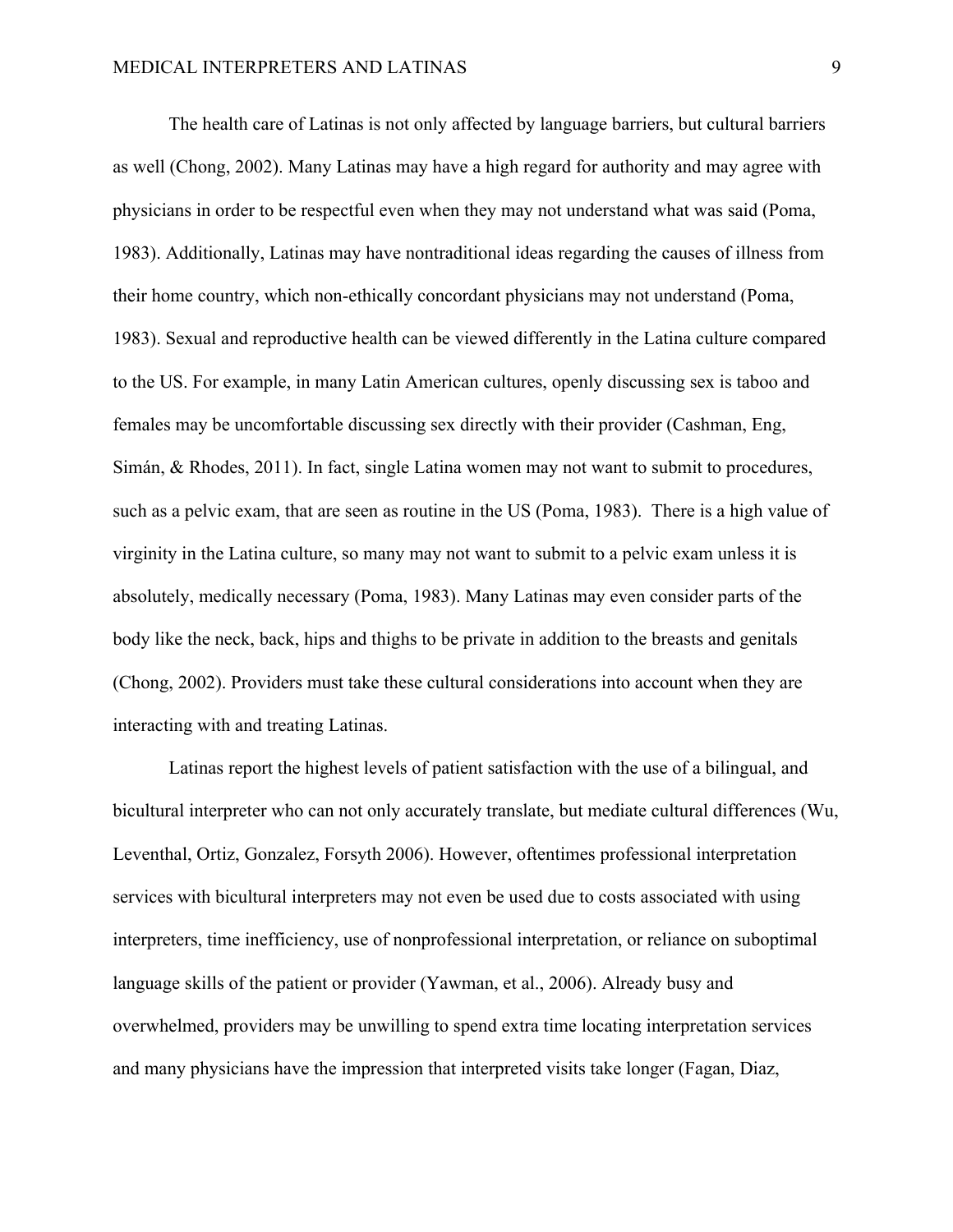Reinert, Sciamanna, & Fagan, 2003). This may lead to reliance on ad hoc interpreters, such as family members, which are found to lead to worse health outcomes than the use of professional services (Karliner, Jacobs, Chen, & Mutha, 2007). Ad hoc interpreters are untrained individuals who are asked to interpret for a patient visit (Karliner, et al., 2007). These can be bilingual staff members of the health care facility but are often family members of the patients (Karliner, et al., 2007). Many providers may be inclined to overuse ad hoc interpreters as they are easy to access, and do not have to be compensated specifically for this role. However, the use of ad hoc interpreters not only poses competency issues and the risk of the mistranslation of information but can also pose privacy violations (Garcia-Jimenez, et al., 2019).

Title VI of the Civil Rights Act of 1964 states that all patients have a right to access medical care in their native language (Jacobs, Ryan, Henrichs, & Weiss, 2018). Antidiscrimination provisions under this act require any "health program or activity" which receives "federal financial assistance" to provide accurate interpretation services at no cost to the patient (Jacobs, et al., 2018). Many health care providers are still not aware that they have these responsibilities and are not sufficiently held accountable (Chen, Youdelman, & Brooks, 2007). Currently, the US Department of Health and Human Services (2016) requires several competencies for "qualified interpreters," such as knowledge of specialized terminology and ethics for translating accurately and impartially. However, there is currently no requirement of any national certification to serve as a qualified medical interpreter. This leaves interpreter qualifications at the discretion of the hospitals or clinics that are employing interpreters, which may not possess significant understanding of the importance of these services and the skills needed to perform the job effectively. Because the health and legal system of the US may be foreign to many Latinas, they may not be aware of their right to receive interpretation services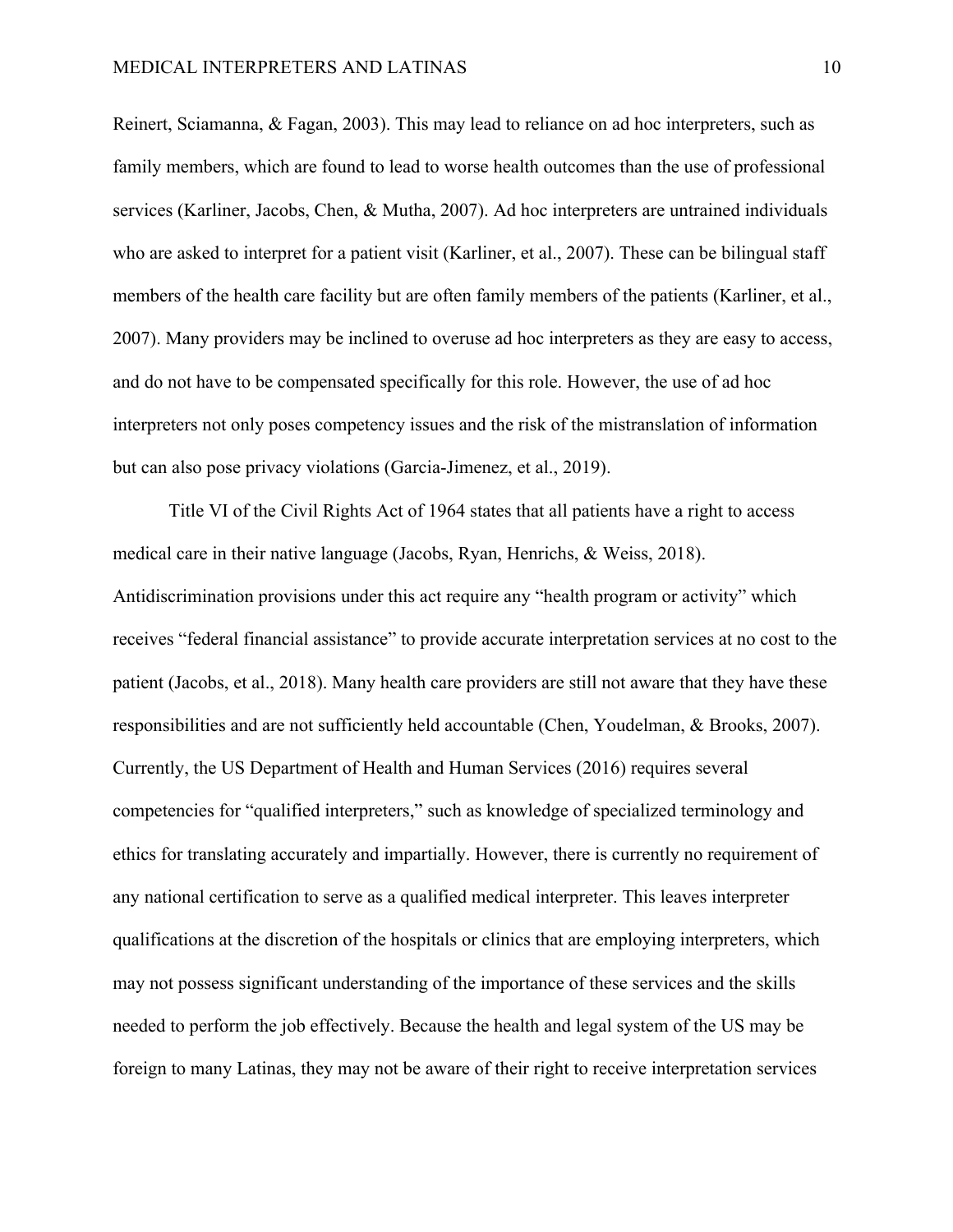(Timmins, 2002). Lack of knowledge and resources to access legal representation leads to few Latinas exercising this right (Timmins, 2002).

Despite the positive results associated with the use of professional medical interpreters compared to the lack of any interpretation services or the use of ad hoc interpreters, patients are still found to prefer encounters with ethnically concordant physicians (Abraído-Lanza, Céspedes, Daya, Flórez, & White, et al., 2013). Ethnically concordant physicians are more likely to have the adequate Spanish-speaking skills for health care communication than non-Latino bilingual physicians, and may share a common cultural background with Latinas, further enhancing their communication (Steinberg, Valenzuela-Araujo, Zickafoose, Kieffer, & DeCamp, 2017). Nonetheless, ethnically concordant physicians may not be available for every Latina patient, as this population is rapidly increasing. According to the Association of American Medical Colleges (2019), in 2018 Hispanic individuals made up only 5.8% of the physicians in the US. In fact, there has actually been a decline in the number of Latino physicians over the past 30 years (Steinburg, et al., 2017).

Racial and ethnic minority children may be more likely to live in impoverished areas and attend under resourced schools, preventing them from accessing a career in medicine as easily as white children (Sánchez, Poll-Hunter, & Acosta, 2015). Latino students are not being equipped at the primary school level with the same skills and opportunities to pursue medicine as white children due to low resources. Moreover, Latinos are underrepresented in bachelor's degree programs (The Postsecondary National Policy Institute, 2020). In fall 2018, 20% of Latino students were enrolled in a public 4-year bachelor's degree program compared to 56% of white students (The Postsecondary National Policy Institute, 2020). Entering medical school requires the completion of a 4-year degree, and without this education Latinos cannot pursue medical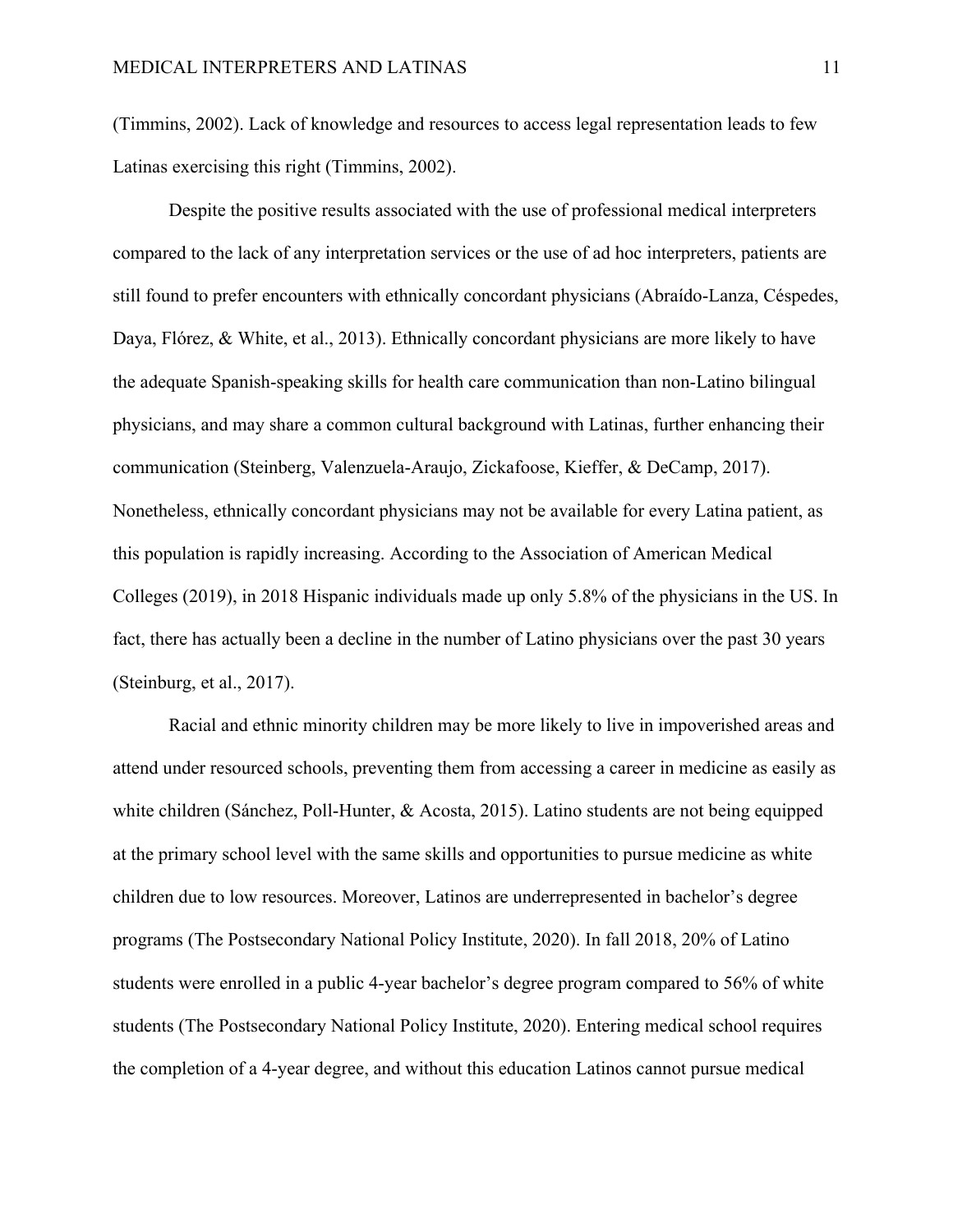# MEDICAL INTERPRETERS AND LATINAS 12

degrees. Country of origin also has an effect on whether or not Latinos receive a 4-year bachelor's degree. Immigrant Latinos are even less likely to receive a bachelor's degree than US born Latinos (The Postsecondary National Policy Institute, 2020). Many factors could be contributing to these lower education rates; however, socioeconomic status and family income are likely prominent barriers. Latino students may present financial challenges to entering a 4 year college followed by a medical degree program, as 50% of dependent Latino students come from families that make less than \$50,000 a year (The Postsecondary National Policy Institute, 2020). Overall, there are significant educational and economic barriers that need to be addressed in order to increase the number of Latino physicians.

Because of this shortage of ethnically and culturally concordant physicians, and the frequent misusage of interpretation services, it may be beneficial to incorporate cultural competency training into the medical school curriculum to equip non-Latino physicians with the skills to work effectively with the Latina population. Cultural competency is the ability of the health care provider to understand and respond to patient cultural needs brought to an encounter (Chong, 2002). Cultural competency training can include information on working with interpreters, background on patient's countries of origins, and information on patients' communication styles (Hudelson, 2005). Cultural competency can improve the patient-provider relationship and facilitate better communication when Latinas are being treated by non-Latino physicians.

This thesis seeks to examine whether medical facilities using certified medical interpreters and requiring cultural competency training for their staff can reduce the cultural and communication barriers LEP Latinas experience when receiving sexual and reproductive health care services. As sexual and reproductive health is a sensitive topic, many Latinas may not feel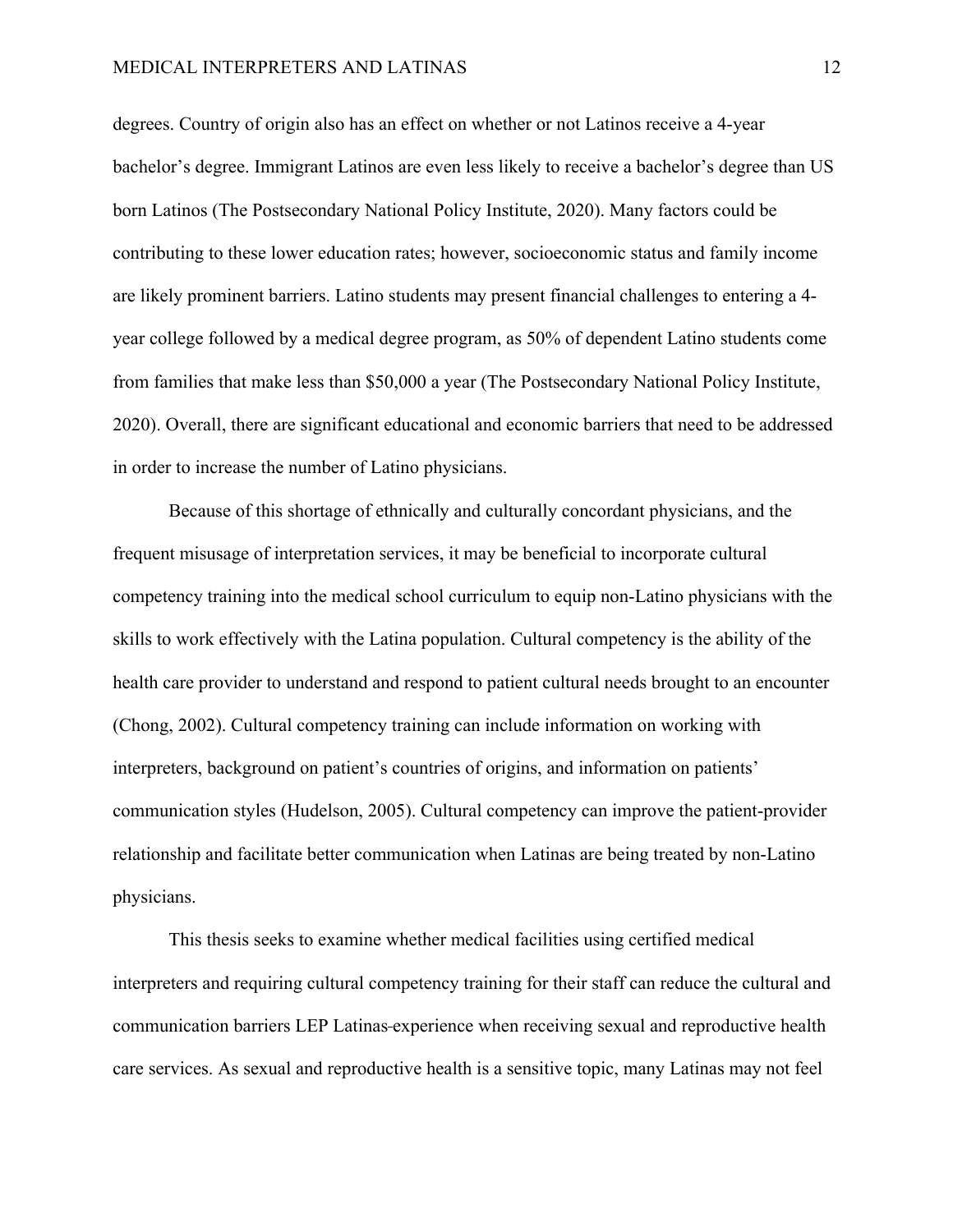as comfortable being open and honest with a provider, which could be exacerbated by having an additional individual in the room or having a language barrier to communication. Additionally, using an interpreter may weaken the patient-provider relationship, as patients are not able to communicate with the provider directly. Therefore, patients may be more hesitant to share about sensitive issues. Having more physicians that could understand Latina culture and could work effectively with interpreters could improve the sexual and reproductive health of Latinas and allow more resources to be contributed to other factors that create disparities in Latina health.

## **Methods**

An integrative literature review of a variety of existing scholarly publications was conducted between January 2020 and March 2021. Over 25 different studies from the year 1983 to the year 2020 were analyzed and 15 were selected for review. The current requirements and regulations for medical interpreters were examined. Additionally, the use of medical interpreters amongst the Latina population, disparities in Latina sexual and reproductive health, and how cultural barriers may affect the sexual and reproductive health of Latinas were analyzed. Secondary data was located using the University of South Carolina Thomas Cooper Library database, such as PubMed and CINAHL databases, which were chosen based on their relevance to the topic. Various combinations of search terms were used including 'interpretation services AND reproductive health,' 'medical translation AND Spanish,' "Latina AND reproductive health,' 'cultural competency AND medical school,' and 'patient provider relationship AND Latina.' In order to be included in this review, articles had to meet the criteria of being published in a peer-reviewed scientific journal, involving Latina or immigrant populations, and focusing on interpretation services or cultural competency in the treatment of Latinas.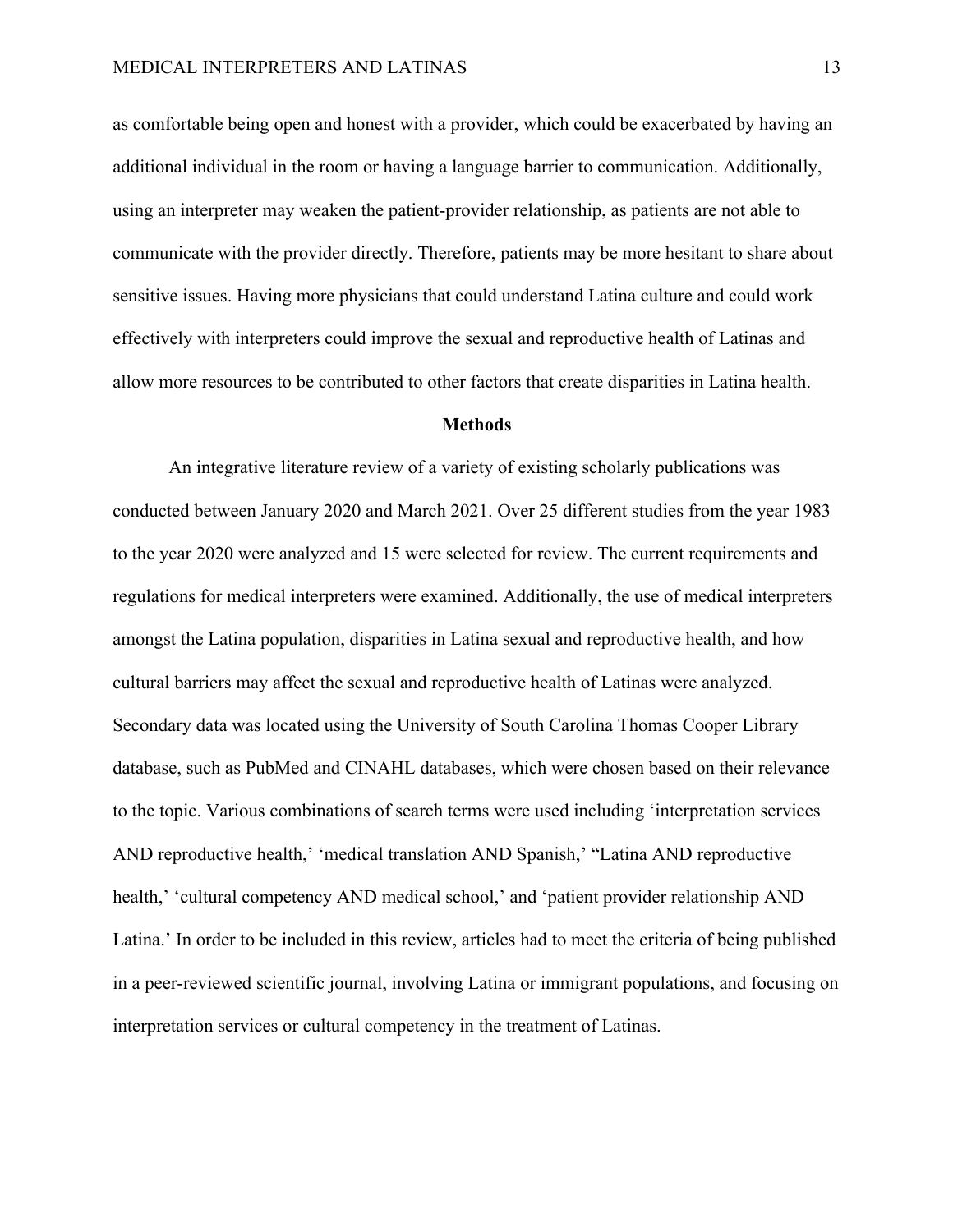## **Results**

A total of fifteen studies were included in this review. Nine out of the fifteen studies focused on the issues and disparities in Latina sexual and reproductive health as a result of lingual or cultural barriers and the patients themselves. The nine studies that focused on Latinas and barriers to sexual and reproductive care were all qualitative. Three out of the nine studies consisted of interviews, two out of the nine consisted of focus groups, three out of the nine consisted of surveys, and one out of the nine consisted of a multi-method approach combining observation and interviews. All nine of these studies described various cultural or linguistic barriers that Latinas faced in seeking health care services. Three of the nine studies focused specifically on sexual or reproductive health and barriers to care. The remaining six of the nine studies focused on general health issues for Latinas.

Six out of fifteen studies focused on the interpreters, the proper use of interpreters by health care providers and relationship, and the interpreters' relationship with health care providers. All of the six studies involved interviews with medical interpreters or providers regarding the interpreter's role and barriers they faced in performing this role were qualitative.

# **Cultural and Other Barriers to Sexual and Reproductive Health Services**

There were several common themes amongst the nine studies that focused on barriers to sexual and reproductive care for Latinas: language as a barrier to care, negative effects on the patient-provider relationship due to barriers and interpreter use, the preference for a cultural or ethnically concordant provider, cultural barriers to sexual and reproductive health prevention, and discrimination in seeking health care services.

*Language as a Barrier to Care*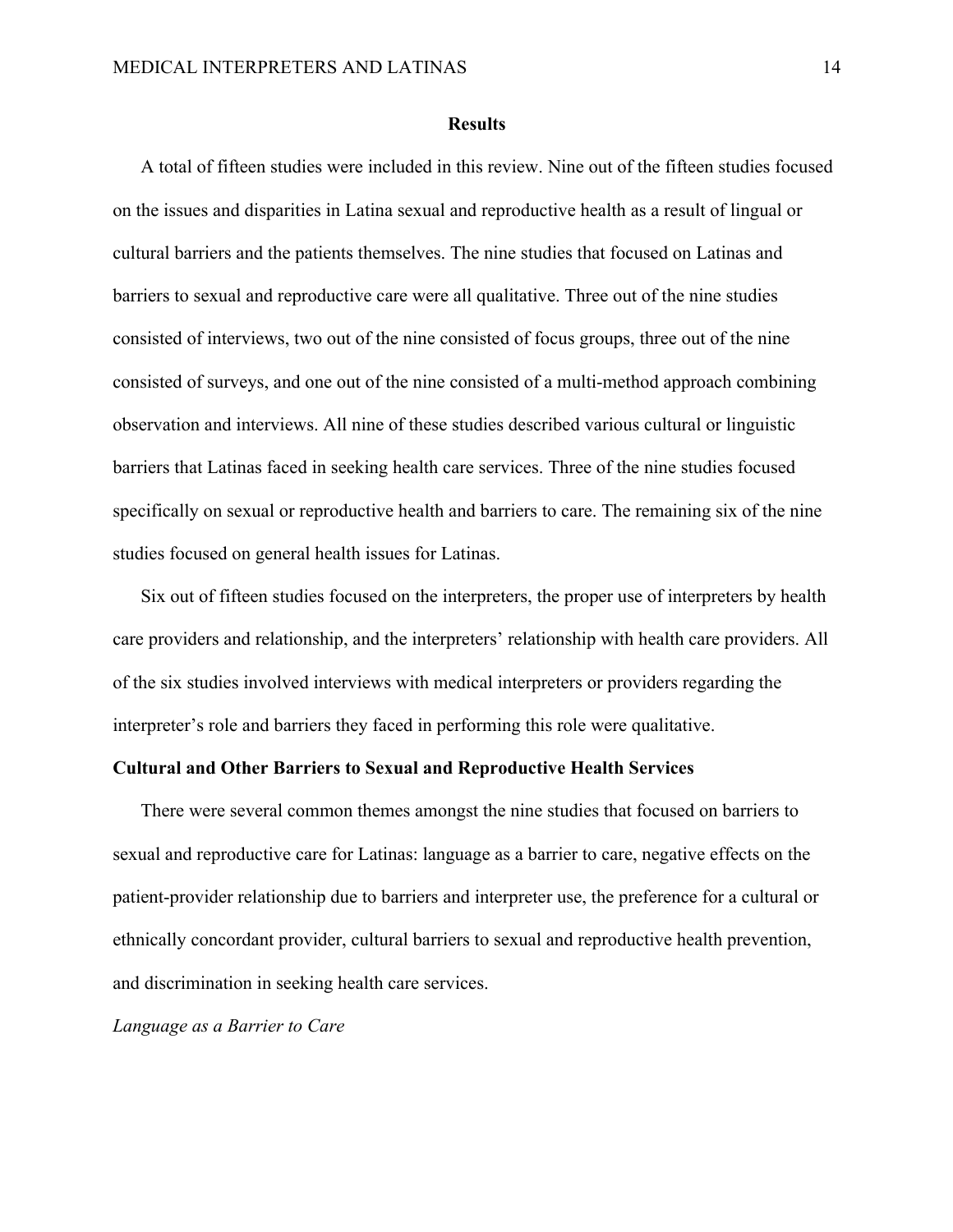All nine of the studies that focused on Latinas and barriers to sexual and reproductive care identified language as a significant barrier to care. Language barriers may lead to frustration amongst health care providers in their interactions with Latinas, which can cause Latinas to be more hesitant in disclosing information (Julliard, et al., 2008). Additionally, a language barrier may lead to patients leaving a health care facility without fully understanding the information they were given or to signing consent forms without any form of translation (Meetze, et al. 2012).

Language barriers often led to the use of an interpreter, which created more issues and barriers to effective care. One of the studies found that patients felt uncomfortable with interpreter in room, making them less likely to share information with the provider (Julliard, et al., 2008). Two of the studies found that patients felt the interpreter could not adequately explain their symptoms (Cashman, et al., 2019 & Julliard, et al., 2008). This can leave the patient frustrated, affecting their communication, and decreasing their quality of care. One study found that patients communicating through an interpreter were less likely to understand their discharge status or any discharge directions they were given (Baker, Hayes, & Fortier, 1998).

Latinas expressed concern that ad hoc interpreters did not possess the vocabulary needed for medical interpretation (Garcia-Jimenez, et al., 2019). As a result of certification processes not being strictly enforced and ad hoc interpreters are often being used, medical vocabulary and processes may be too difficult for these interpreters to explain (Meetze, et al., 2012). Inaccurate translation can exacerbate frustration and misunderstanding, as well as lead to an increase in visit time. Two of the studies found that patients had concerns about confidentiality with the use of interpreters, especially when ad hoc interpreters were used (Julliard, et al., 2008 & Garcia-Jimenez, et al., 2019). Already being sensitive to discussing sensitive issues around sexual and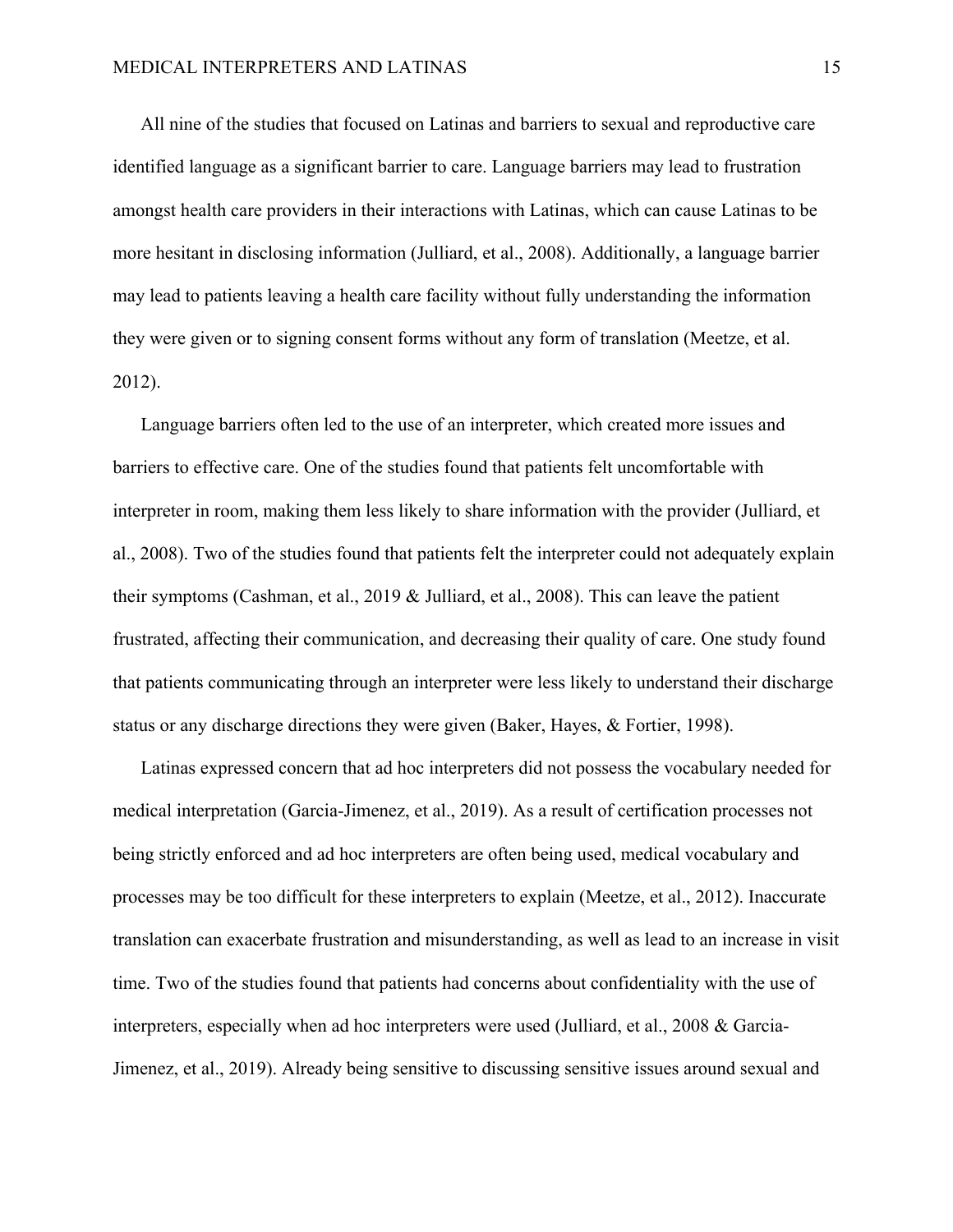reproductive health, Latinas may be even more hesitant to be transparent if they are not sure that their confidentiality is upheld.

# *Negative Effects on Patient-Provider Relationship*

Six out of these nine studies found that the language barrier and cultural discordance between the patient and the provider had negative effects on the patient-provider relationship, which ultimately has an effect on the overall quality of care (Abraído-Lanza, et al., 2011; Fry-Bowers, Maliski, Lewis, Macabasco-O'Connell, & DiMatteo, 2014; Garcia-Jimenez, et al., 2019; Julliard, et al., 2008; Meetze, et al., 2012; Sheppard, Williams, Wang, Shavers, & Mandelblatt, 2014). Culture influences individuals' views on illness and suffering and thus, is a crucial part of any health care visit (Abraído-Lanza, et al., 2011). Poor communication and patient outcomes can result due to lack of cross-cultural skills and cultural awareness amongst providers (Abraído-Lanza, et al., 2011). Latinas with a language barrier should be provided with interpretation services during all parts of an encounter. However, three of the studies found that patients using an interpreter reported worse patient-provider interaction or relationship than those patients who were seen without an interpreter (Baker, et al., 1998; Julliard, et al., 2008; Garcia-Jimenez, et al., 2019). Patients felt that using an interpreter decreased the interpersonal element of interacting with their medical provider and led to limited communication about their medical problems (Garcia-Jimenez, et al., 2019). With the interpreter in the room, the provider may be tempted to maintain eye contact with the interpreter instead of the patient, furthering decreasing the interpersonal interaction with the patient and missing key information regarding patient body language and expressions (Baker, et al., 1998). When cultural expectations like eye contact are not met, confidence in the provider decreases, negatively affecting the patient-provider interaction (Fry-Bowers, et al., 2014). Using an interpreter made patients more likely to report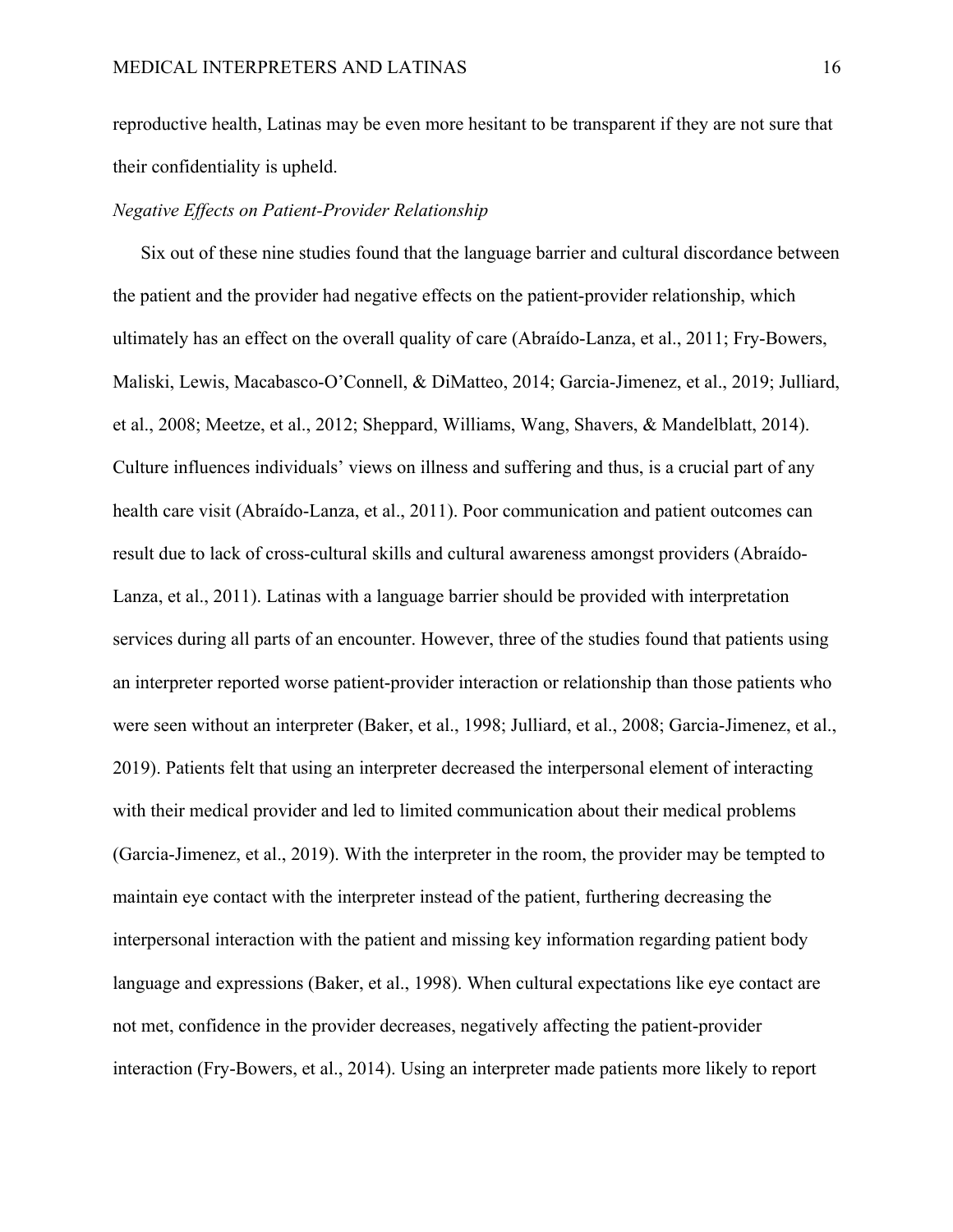that their provider was "less friendly, less respectful, and less concerned for them as a person" (Baker, et al., 1998). When patients are less satisfied with their provider, they have less intention to comply with provider recommendations and are more likely to frequently change providers (Baker, et al., 1998).

# *Preference for Ethnically Concordant Providers*

Two out of the nine studies found that Latinas preferred an ethnically or culturally congruent provider (Garcia-Jimenez, et al., 2019; Abraído-Lanza, et al., 2011). Latinos are more likely than patients of other races to prefer an ethnically concordant provider (Abraído-Lanza, et al., 2011). Patients who saw a Latino provider were less likely to report a communication difficulty (Abraído-Lanza, et al., 2011). Having a Latino physician is associated with better patientprovider interactions since they are familiar with cultural norms (Abraído-Lanza, et al., 2011). Latinas noted that, with language concordant providers, they felt more open to communicating about and elaborating on their health problems (Garcia-Jimenez, et al., 2019). They felt more trust and familiarity when they were able to speak their native language with their provider which led them to be more open about their sexual and reproductive health (Garcia-Jimenez, et al., 2019).

# *Culture Barriers to Sexual and Reproductive Health Prevention*

Four of the nine studies found that there were cultural barriers to proper sexual and reproductive prevention and health in the Latina community (Cashman, et al., 2019; Julliard, et al., 2008; Mann, et al., 2016). Latinas, especially recent immigrants, may have a lack of knowledge regarding sexual and reproductive preventative services and a lack of awareness of where to seek out these services (Mann, et al., 2016). Latinas may find the US healthcare system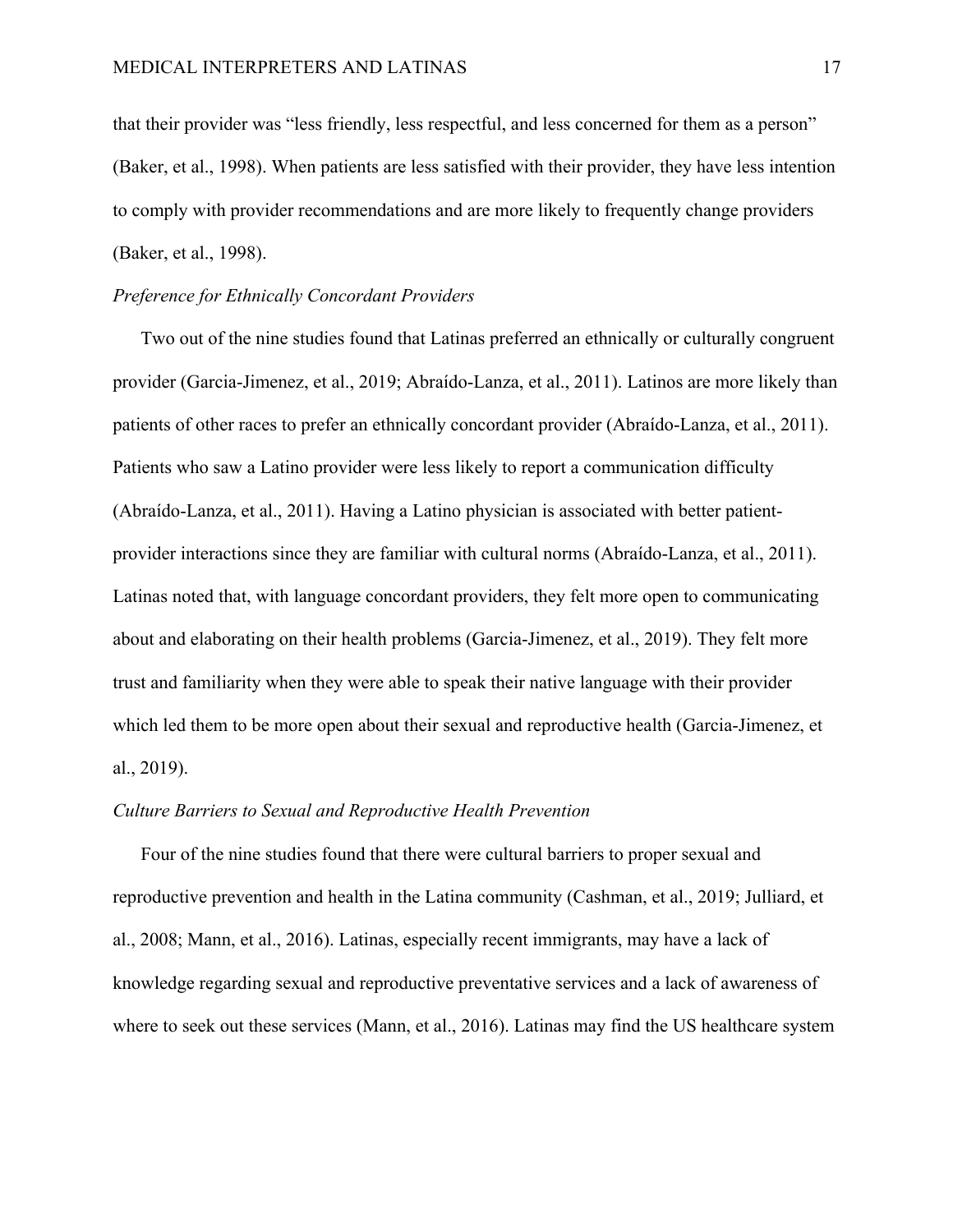more complicated and expensive than the healthcare system in their country of origin, creating further barriers for seeking care (Mann, et al., 2016).

Additionally, many cultural norms may affect Latina's desire to communicate regarding sexual and reproductive health issues (Julliard, et al., 2008). For example, discussion of sexual and reproductive health at home may be limited, and Latinas may even be reluctant to use certain words to describe their reproductive anatomy and health problems (Cashman, et al., 2019; Julliard, et al., 2008). There are a limited number of sexual education programs offered in Spanish, leading to a lack of knowledge regarding many aspects of sexual and reproductive health for LEP patients (Cashman, et al., 2019). Due to modesty, Latinas may be reluctant to discuss sexually transmitted diseases and sexual difficulties, especially if the physician is male (Julliard, et al., 2008). Additionally, due to cultural norms from their country or culture of origin Latinas may be resistant to physical exams, especially gynecological exams (Cashman, et al., 2019). They may not wish to receive these exams and may try to avoid them unless they are absolutely necessary (Julliard, et al., 2008). Preventative testing and exams are a large part of sexual and reproductive health; many Latinas may be missing out on these procedures due to cultural barriers that are not being addressed.

#### *Discriminatory Experiences*

Three of the nine studies found that Latinas faced discrimination due to being unable to speak English when seeking health care services (Cashman, et al., 2019 & Sheppard, et al., 2014; Mann, et al., 2016). Many Latinas who experienced discrimination in the health care setting reported that they delayed seeking health care as a result (Cashman, et al., 2019; Sheppard, et al., 2014; Mann, et al., 2016). Additionally, discriminatory experiences in health care visits may lead to reduced utilization of preventative services (Sheppard, et al., 2014). The patient-provider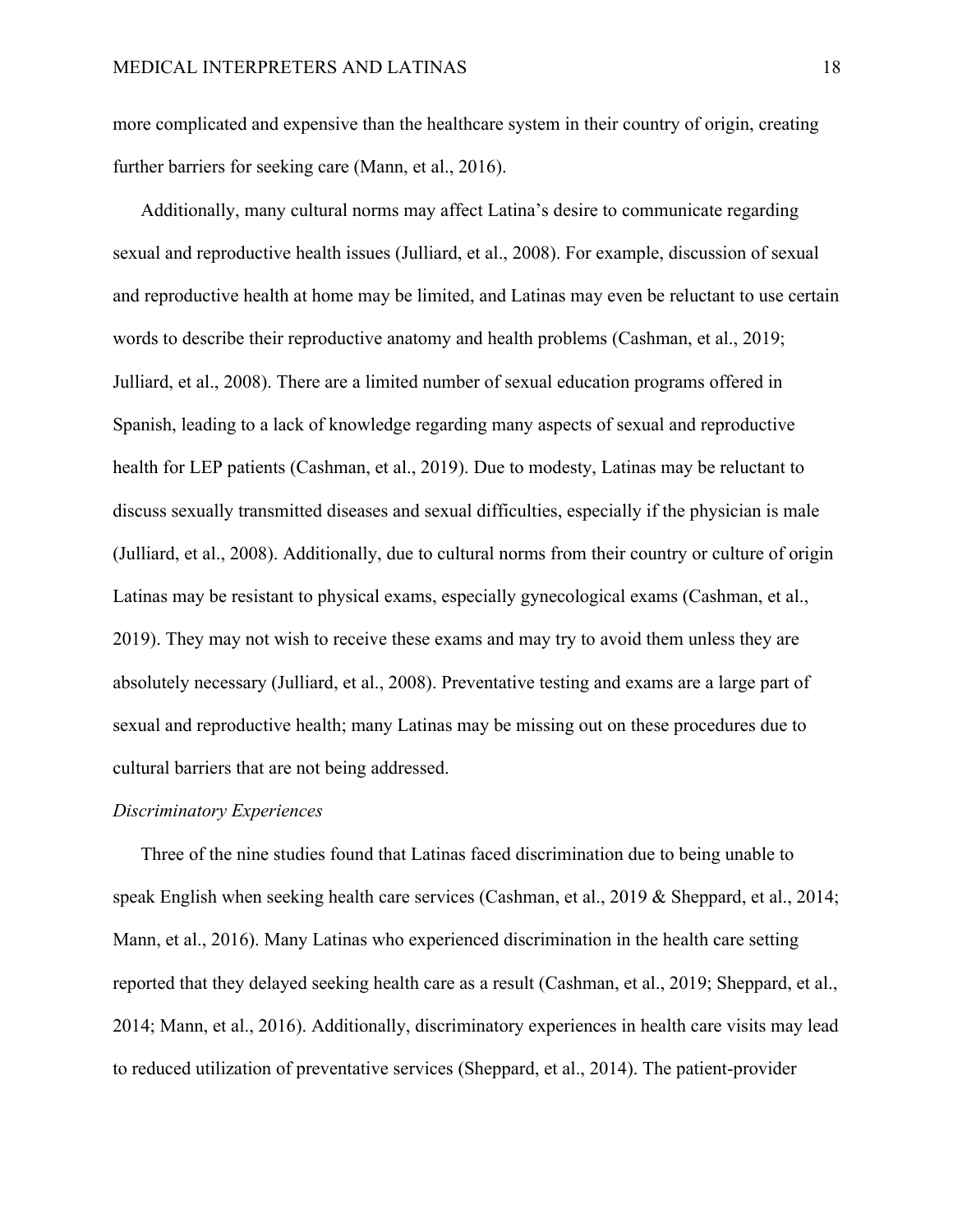interaction is the most significant predictor in the report of a discriminatory experience (Sheppard, et al., 2014). Latinas reported feeling that their provider did not listen to them because of their ethnicity (Sheppard, et al., 2014). Making providers and clinic staff aware of Latina culture norms and values like "personalismo" and "respeto" can improve the patientprovider interaction and decrease the chance of a perceived discriminatory experience (Sheppard, et al., 2014).

In one study, Latinas felt that they were discriminated against at their health care visit, even by other Latinos, for being unable to speak English (Cashman, et al., 2019). Latinas report longer wait times, bad attitudes, and lack of attention from clinic staff, all of which had an influence on their decision to seek subsequent care (Mann, et al., 2016). A study found that oftentimes LEP patients are handed forms in English without any instruction or translation, leaving patients unable to complete the forms or forced to ask another native speaker for help, compromising their confidentiality (Meetze, et al. 2012). The lack of health insurance, associated costs of health care, or difficulties navigating the US health care system can also prevent patients from receiving services, especially those of high quality (Cashman, et al., 2019).

# **Interpreter Role Conflict and Interaction with the Provider**

The six studies focused on interpreters used qualitative methods to assess provider views on interpreters and the use of Spanish in practice. Overall, the standard role for an interpreter is that of the conduit: neutral, faithful, and passive (Hsieh & Kramer, 2012). Interpreters should translate word for word and assume an invisible presence within the patient-provider interaction (Hsieh, 2006). Despite this, all of these studies found that provider and patients' expectations often prevented interpreters from performing this role accurately (Hsieh, 2006; Hsieh & Kramer, 2012; Hudelson, 2005; McDowell, Messias, & Estrada, 2011). There were several key themes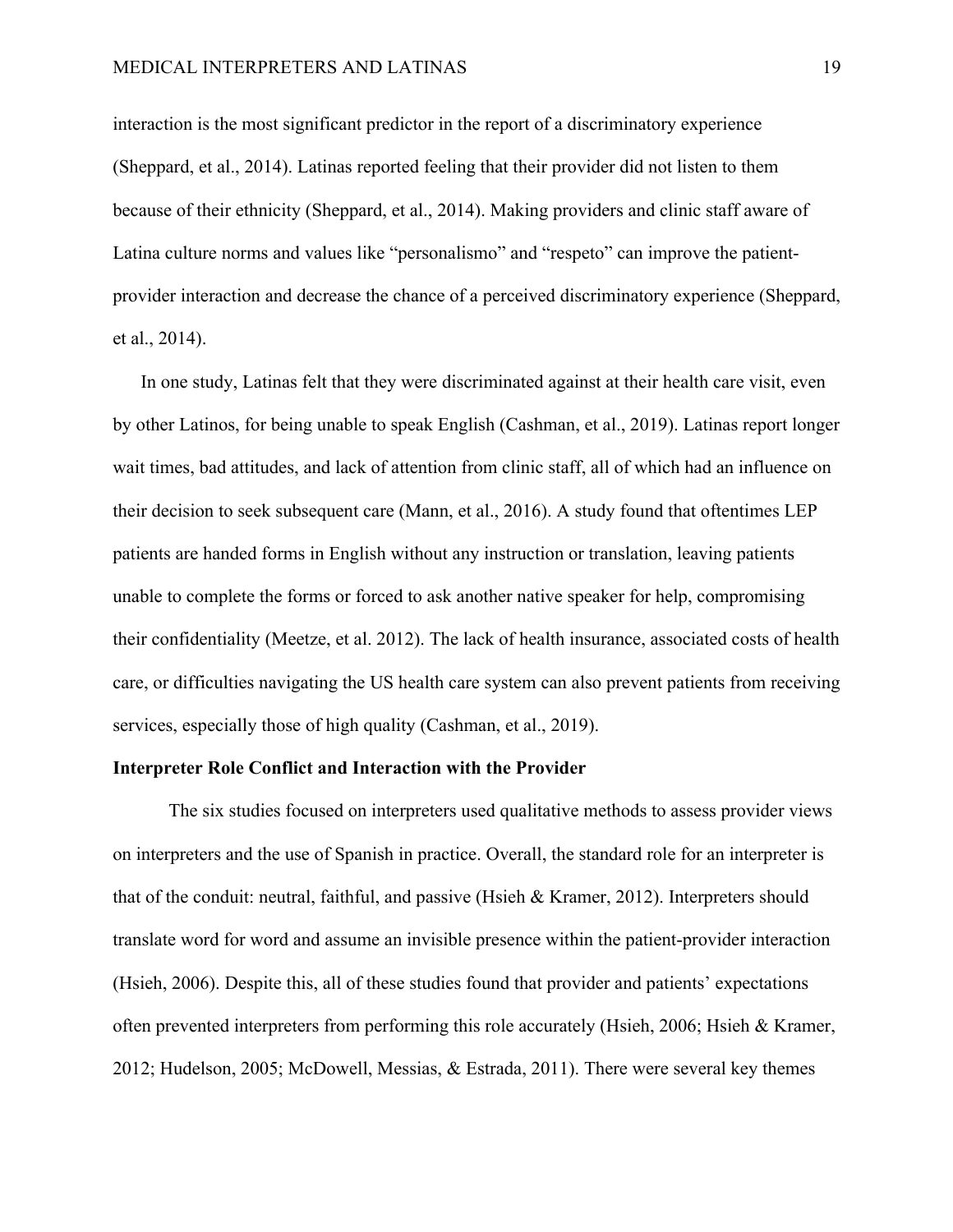prevalent amongst all of the six studies that focused on interpreters' roles: patient and provider understanding of the interpreter's role, the need to provide emotional support, the desire to advocate for the patient and mediate cross-cultural communication, power relations between the interpreter and the provider, and the need for interpreters and cultural competency training for health care providers.

# *Understanding of Interpreter's Role*

In a study, providers classified interpreters in four main roles: language conduit, flow manager, relationship builder, and cultural insider (Schwei, Guerrero, Small, & Jacobs, 2019). Many providers who participated in this study noted that high quality interpretation requires more than direct language transmission (Schwei, et al., 2019). Many providers expect the interpreter to serve only as a conduit, but then continue to ask them to perform duties outside of this role, leading to role conflict for the interpreter. For example, though the provider may ask the interpreter to translate word for word, they might then ask them to omit information that is irrelevant to the questions that they ask (Hsieh & Kramer, 2012). Additionally, providers may speak in front of the patient knowing they do not understand, expecting the interpreter not to translate some of the information that they would not want the patient to hear (Hsieh, 2006). After being asked to translate word for word, the interpreter may feel conflict on whether or not to relay this information to the patient, even though there is some underlying implication that they should not (Hsieh, 2006).

All of the studies found that a lack of understanding of the conduit role amongst patient and providers led to role conflict for the interpreter (Hsieh, 2006; Hsieh & Kramer, 2012; Hudelson, 2005; McDowell, et al., 2011). Despite this, interpreters often reported being asked to skip their introduction and explanation of their role due to provider time constraints (Hsieh &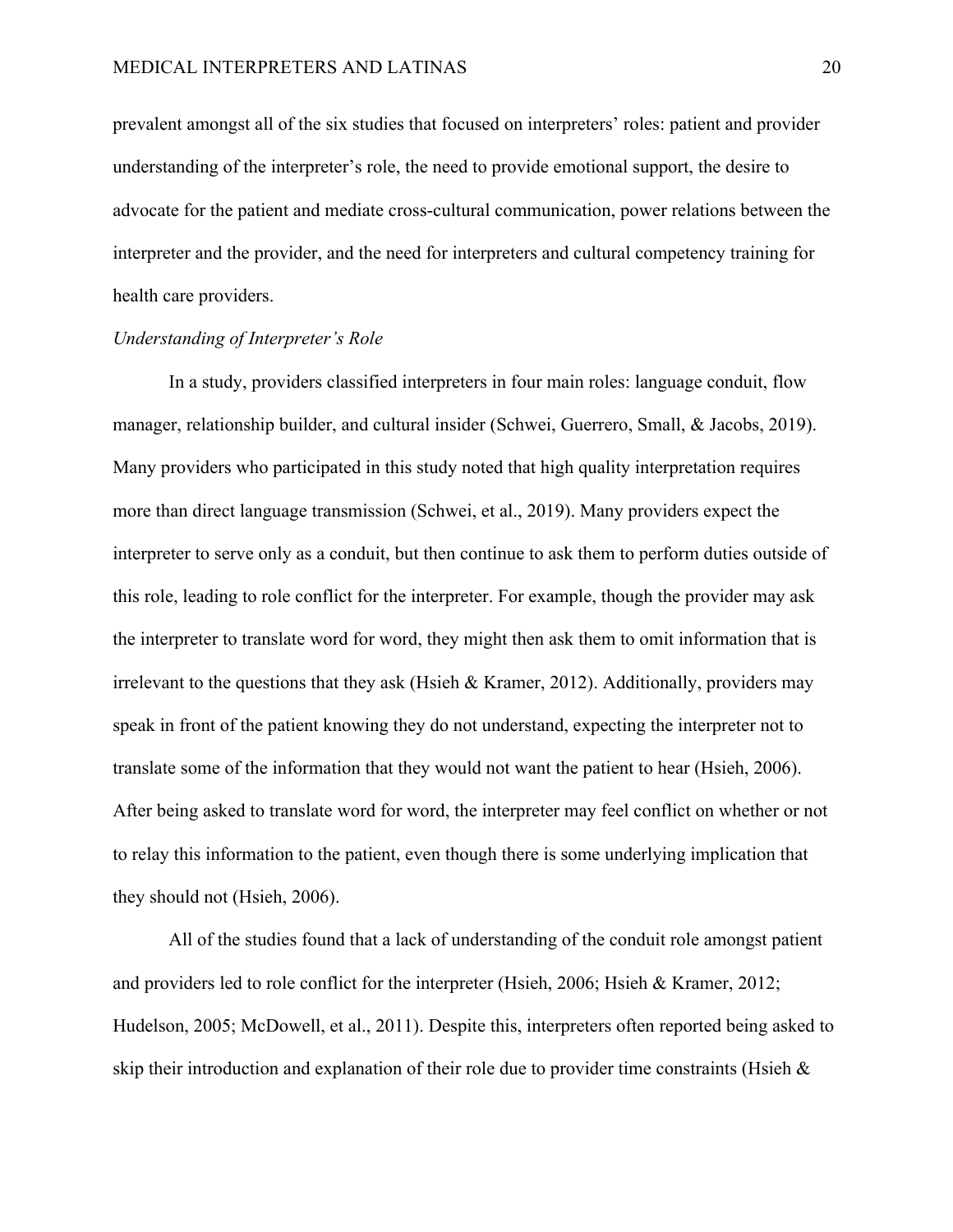Kramer, 2012). If more interpreters were allowed to explain their role at the beginning of each interaction, provider and patient understanding of the interpreter's role may increase.

# *The Role of Emotional Support in Interpretation Services*

Interpreters noted that they often felt the need to provide emotional support to their patients in order to facilitate communication, even though this is not necessarily part of the conduit role (Hsieh, 2006; Hsieh & Kramer, 2012; McDowell, et al., 2011). Interpreters felt that this emotional support and compassion was necessary to gaining trust with the patient in order to get them to effectively communicate (Hsieh, 2006; McDowell, et al., 2011). However, emotional support is not a part of the conduit role, and there is some concern that the interpreter showing emotion could cause the patient to favor the interpreter and negatively affect the patient-provider relationship (Hsieh & Kramer, 2012). Additionally, some interpreters noted that the provider desired for them to show emotional support and form a closer relationship with the patient if it served their treatment agenda and could result in valuable information (Hsieh & Kramer, 2012). Many interpreters are facing an internal debate on whether their emotional support is valuable or detrimental to the patient-provider interaction and are not being given adequate or consistent direction from health care providers.

# *Patient Advocation and Cross-Cultural Mediation*

As a conduit, the interpreter is expected to maintain neutrality and not contribute to the conversation between the patient and provider (Hsieh & Kramer, 2012). This leads to conflict within the interpreter when they can sense that the patient is misunderstanding and omitting information due to cultural incongruence (Hsieh, 2006; McDowell, et al., 2011). Many interpreters felt the need to advocate for their patients and make sure the right information was being shared and understood but did not want to violate their conduit role (Hsieh, 2006;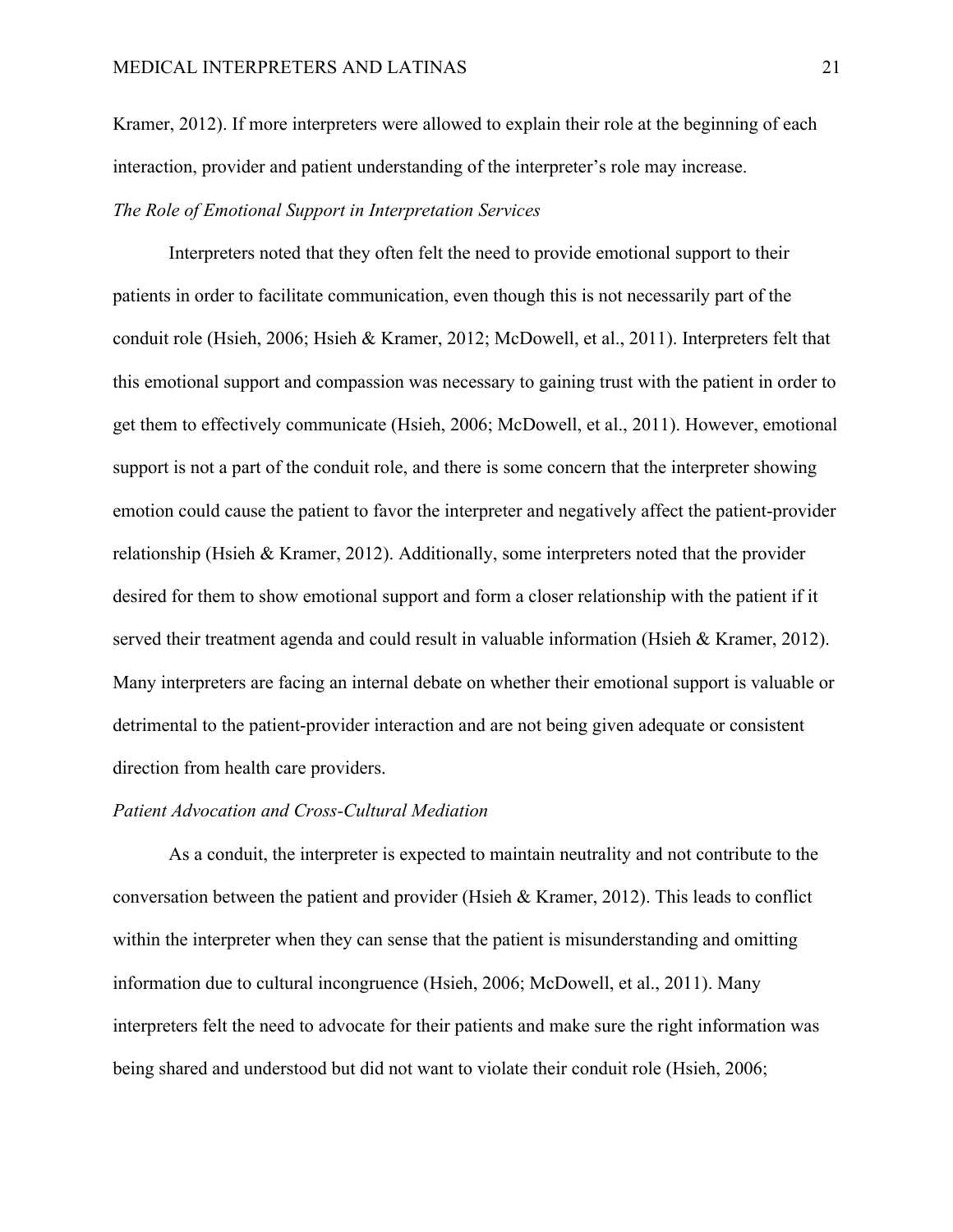McDowell, et al., 2011). Interpreters may need to act as a "cultural broker," using cultural frameworks to facilitate cross-cultural communication between the patient and provider (McDowell, et al., 2011). Interpreters noted that there are many times that they could offer valuable information regarding cultural practices of the patient, but there is conflict over whether or not they should share this information with the provider (Hsieh, 2006; McDowell, et al., 2011).

# *Power Dynamics Amongst Interpreters and Providers*

Interpreters noted that the hierarchy and power dynamic between themselves and the providers for whom they worked often prevented them from commenting on the effectiveness of communication or pointing out issues following patient-provider interactions (Hsieh, 2006; Hsieh & Kramer, 2012; Hudelson, 2005). Providers may view interpreters as "tools," without needed opinions or perspectives, expecting them to interpret verbatim unless asked for further clarification (Hsieh & Kramer, 2012). Interpreters may also be pressured to conserve the provider's time due to institutional constraints and may be pressured to omit information or not perform all parts of their role, such as their formal introduction and explanation of their role in the encounter (Hsieh, 2006). Many interpreters had immense respect for providers and felt that it was the providers' role to ask them to elaborate on cultural issues but reported that the providers were unlikely to notice or address these barriers (Hudelson, 2005). This hesitance could cause the loss of valuable cultural insight for the provider that may have been able to improve patient outcomes.

# *Need for Interpreters and Cultural Competency Training Amongst Providers*

Despite Title VI of the Civil Rights Act of 1964 requiring health care facilities to provide accurate interpretation services to their LEP patients, it is not always enforced. A study provided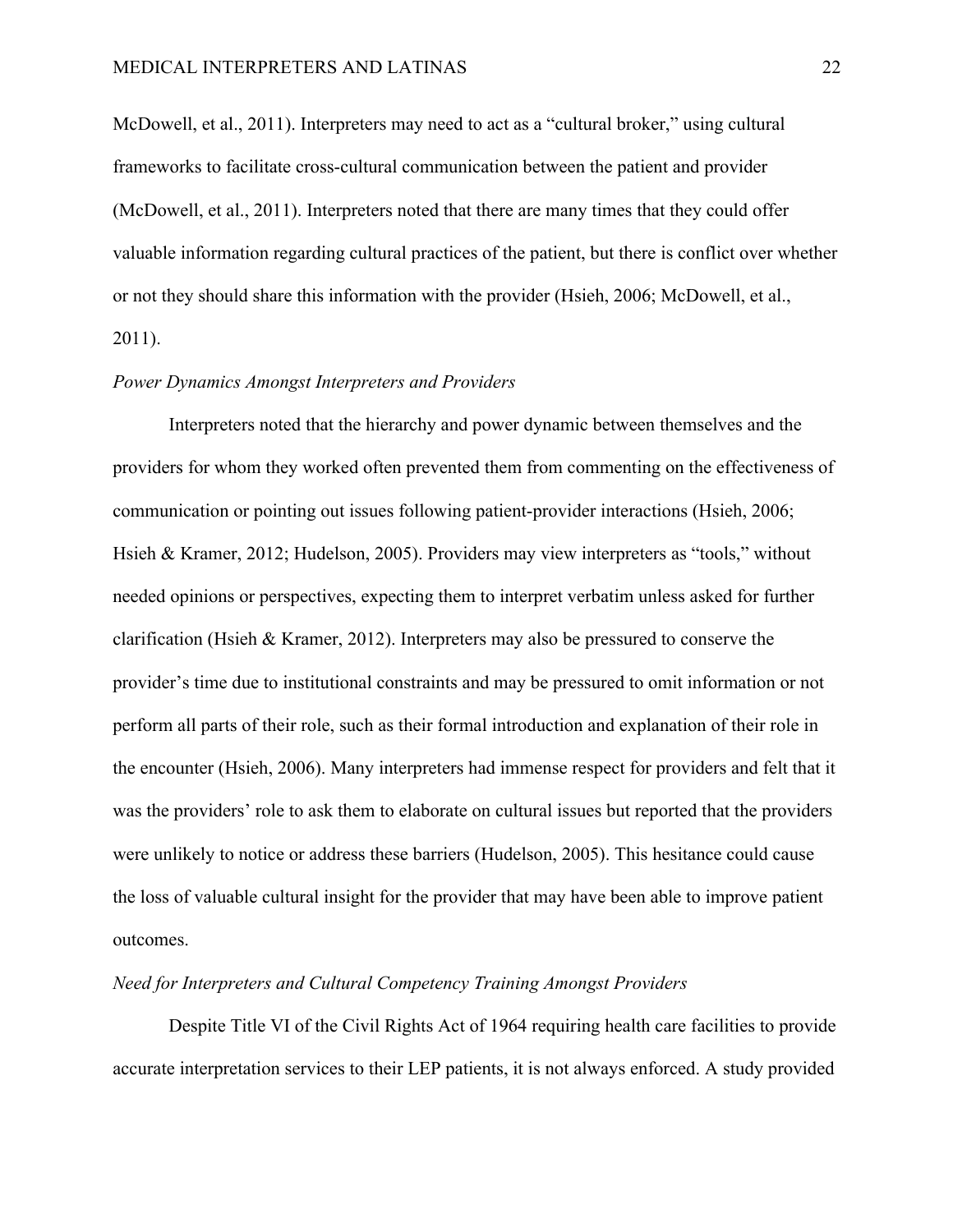questionnaires to medical students and residents regarding their Spanish proficiency, their use of Spanish with LEP patients, and their use of an interpreter (Yawman, et al., 2006). This study found that professional interpretation services were used less often than other forms (ad hoc, electronic, provider language skills, etc.), 42% and 58% respectively (Yawman, et al., 2006). Additionally, the study noted that those participants with poor self-reported Spanish proficiency also reported frequently communicating with LEP patients without an interpreter (Yawman, et al., 2006). Most participants perceived that LEP patients received worse care than English speaking patients (Yawman, et al., 2006). All of this illuminates the need for professional interpretation services and greater regulation of provider Spanish use. The study also found that 85% of participants were willing to participate in further language studies and 80% of participants noted that it is possible they will use their Spanish (Yawman, et al., 2006). This study shows that providers are willing to invest in improving their language and culturalcompetency skills.

Another study interviewed interpreters on patient-provider communication and how providers could be trained to facilitate better communication (Hudelson, 2005). Regarding the topics that cultural competency training for providers should be focused on, interpreters recommended that awareness of sources of misunderstanding, difficulties of medical translation, basic background knowledge of patients' country of origin, and adaptation to patient communication styles all be focused on (Hudelson, 2005).

# **Discussion**

The purpose of this study was to examine the current barriers to Latina sexual and reproductive care, the use of interpreters and how this use contributed to or improved barriers, as well as how cultural competency training amongst health care providers could be used to address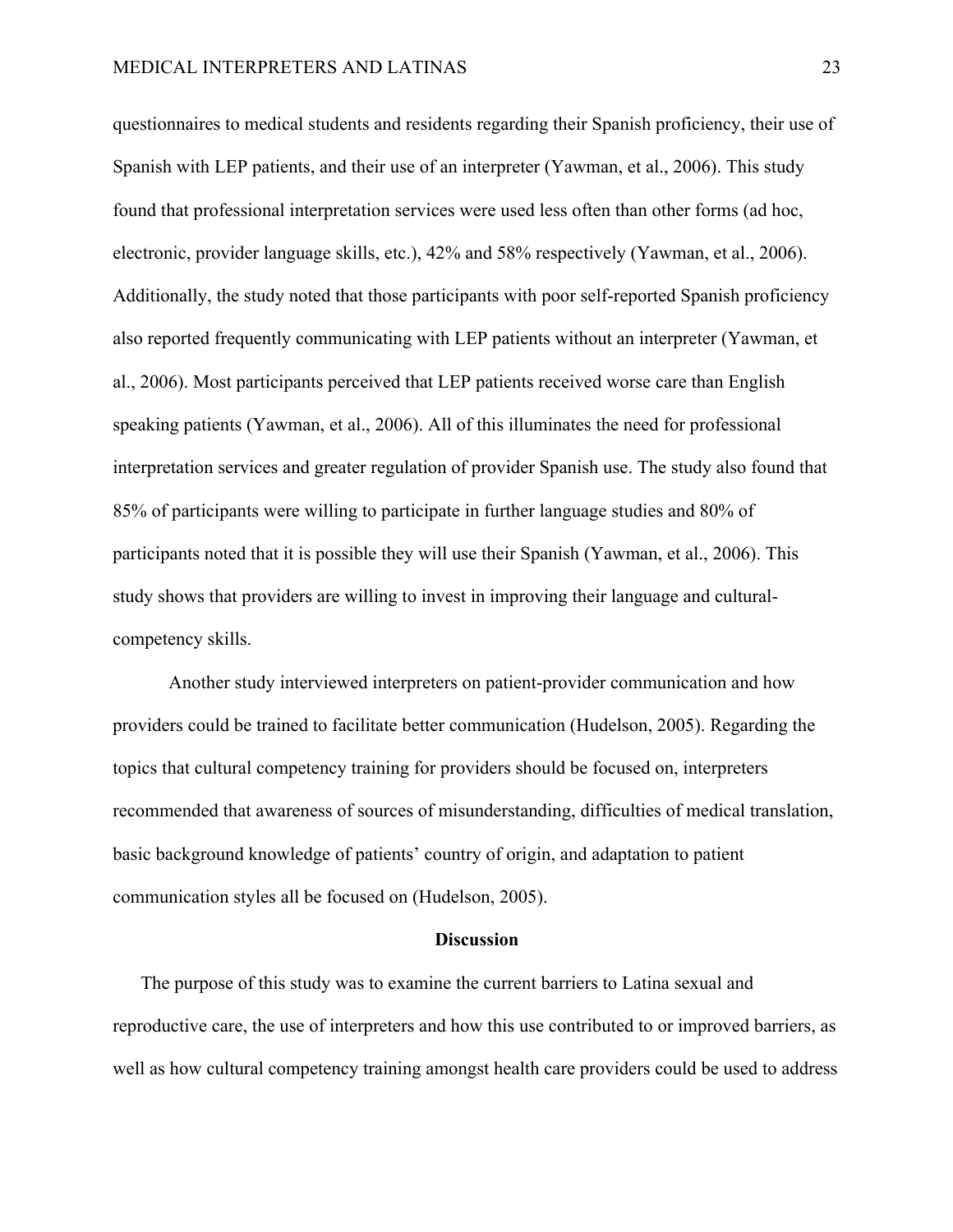these barriers. The intent of the study was to determine whether medical facilities using certified medical interpreters and requiring cultural competency training for their staff can reduce the cultural and communication barriers LEP Latinas experience when receiving sexual and reproductive health care services.

Findings of this review illuminated the issues that cultural and language barriers cause, leading to the need for comprehensive interpretation services. Likewise, the findings also revealed many of the previously hypothesized issues with interpretation services that may lead to further barriers in patient-provider communication. Language barriers were found to lead to frustration as well as misinformation. In order to cope with this, interpreters are used. As predicted, many of the studies found that interpreter use leads to other concerns such as confidentiality, mistranslation, and reduced transparency that may affect the health care visit. These potential barriers should be considered when establishing these services and utilizing them in the health care setting. Additionally, barriers can be exacerbated in the context of sexual and reproductive health due to cultural norms and practices surrounding these topics.

The findings of this study showed that interpreters can lead to barriers in the patient-provider relationship. Patients communicating through an interpreter may not feel as connected to their provider and may be reluctant to be honest and open. Further barriers in the patient-provider relationship are due to cultural differences. Providers may not understand Latina patients' cultural practices or views about illness. Patients may not understand the US health system and the customary interaction between patient and provider. All of this can contribute to poor patient interactions and worse health outcomes. Due to these barriers, many Latinas may prefer a culturally or ethnically congruent provider. These providers may be able to better understand and relate to Latinas, making them more comfortable, communicative, and willing to follow provider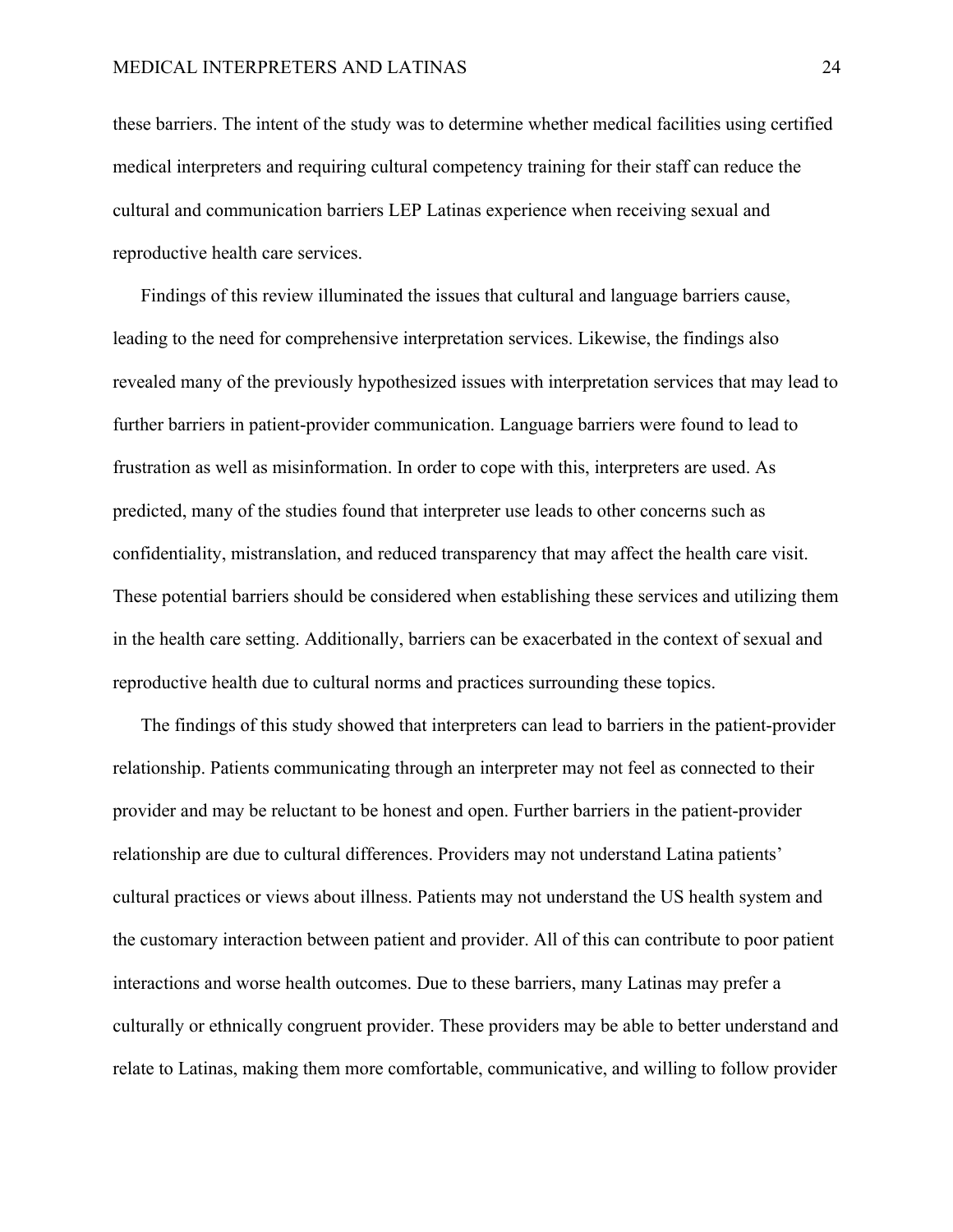advice. However, there is a shortage of Latino physicians. The next best option to ethnically concordant physicians is training non-ethnically concordant physicians to be culturally competent within the Latina population. While this cannot replace the experience of an ethnically concordant physician, it may be able to reduce cultural barriers to care.

Part of cultural competency training for providers should include information on how to effectively work with interpreters. Since interpreters may have a negative effect on the patientprovider relationship, physicians need to make an effort to improve their cultural competency skills and relate with the patient even when communicating through the interpreter. They should maintain eye contact and speak to the patient as though the interpreter is not in the room. Additionally, they should employ cultural norms like "personalismo," the ability to relate on a personal level during an interaction, which will make the patient more comfortable and open to sharing (Chong, 2002). Many Latinas may look for this quality in their provider and may not be comfortable with them if they feel they do not have it (Fry-Bowers, et al., 2014). Making providers aware of cultural values and norms such as this will allow them to facilitate better communication with their Latina patients. Additionally, if these cultural competency skills are utilized throughout health care facilities, Latinas may be less likely to report discriminatory experiences, which is another common theme found in this study. When providers take special care to acknowledge the patient's cultural differences and try to accommodate them, this could lead to a more comfortable environment for Latinas. If Latinas are comfortable and do not feel discriminated against, they will be more likely to seek out care from a facility and not avoid or delay an interaction. This may lead to better utilization of preventative services and may facilitate better relationships between Latinas and providers.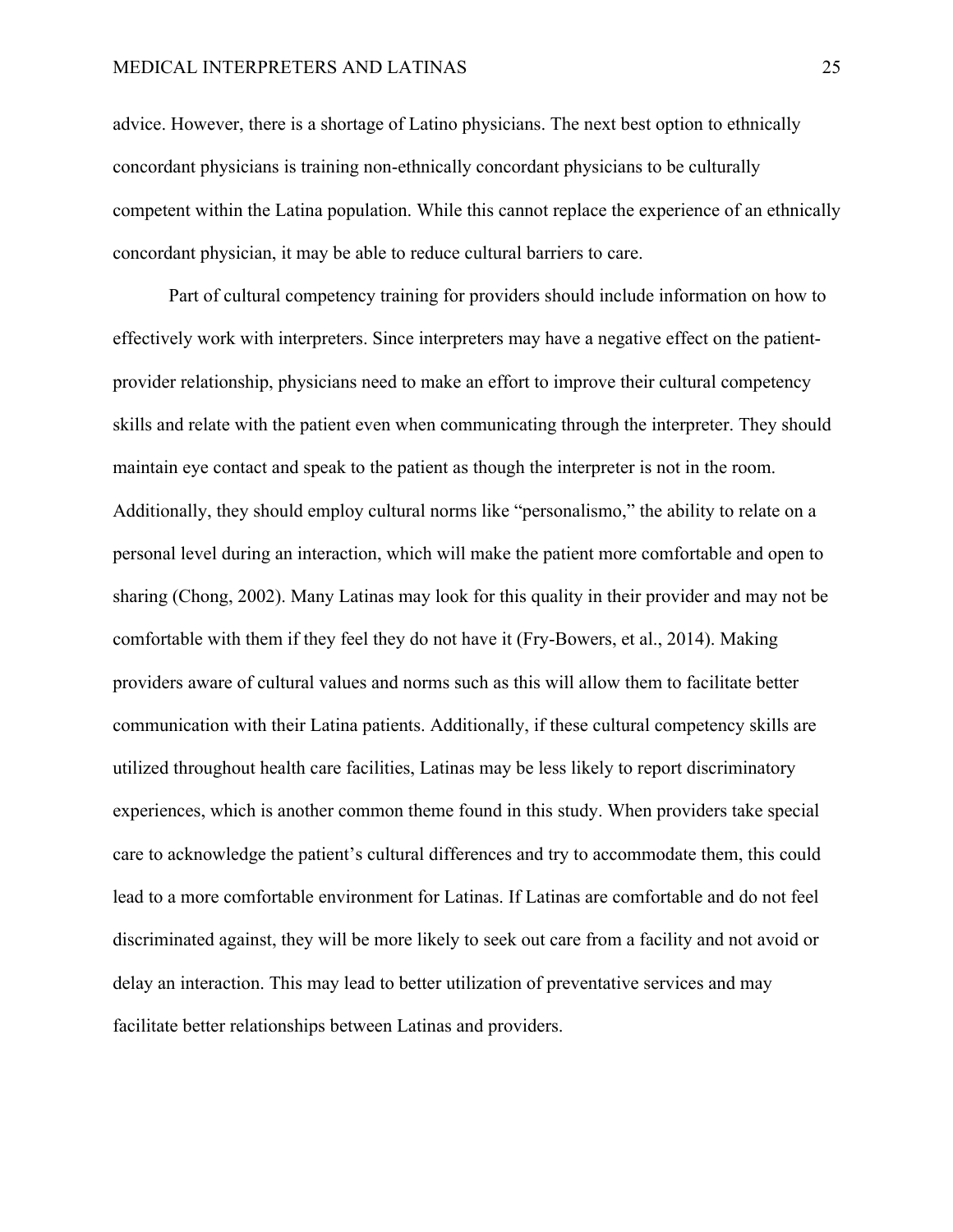Amongst all of the studies that focused on interpreters' roles, there were several key themes: patient and provider understanding of the interpreter's role, the need to provide emotional support for the patient, the desire to advocate for the patient and mediate cross-cultural communication, and power relations between the interpreter and the provider. The findings of these studies illustrated the common misunderstanding of the interpreter's role. When interpretation services are being used, providers may not be using them correctly, which could potentially be a source of the negative outcomes associated with these services. In order to correct these errors, a definitive description of the interpreter's role needs to be established and enforced everywhere. This role needs to be stressed in certification programs. It may be of merit to require providers working with interpreters to undergo training themselves regarding the interpreter's role, since so many studies found that providers were misusing interpreters or causing role confusion. Interpreter role conflict, which occurs when the patient or physician does not adequately understand the interpreter's role, can lead to poor outcomes for the patient and ethical dilemmas for the interpreter. Mutual understanding of the interpreter's role within a patient interaction between the interpreter and the provider would likely address common barriers to interpreter use such as associated costs and time inefficiency (Yawman, et al., 2006). Mutual understanding will reduce the time spent in a visit and thus reduce the cost of using an interpreter as they are needed for a shorter amount of time.

The accepted standard role for an interpreter is that of the conduit: neutral, faithful, and passive (Hsieh & Kramer, 2012). However, based on findings from this study, the role of the interpreter may need to expand from solely that of a conduit in order to facilitate better patientprovider communication. Allowing the interpreter to have more authority to point out miscommunication or cultural misunderstanding could lead to better outcomes. With more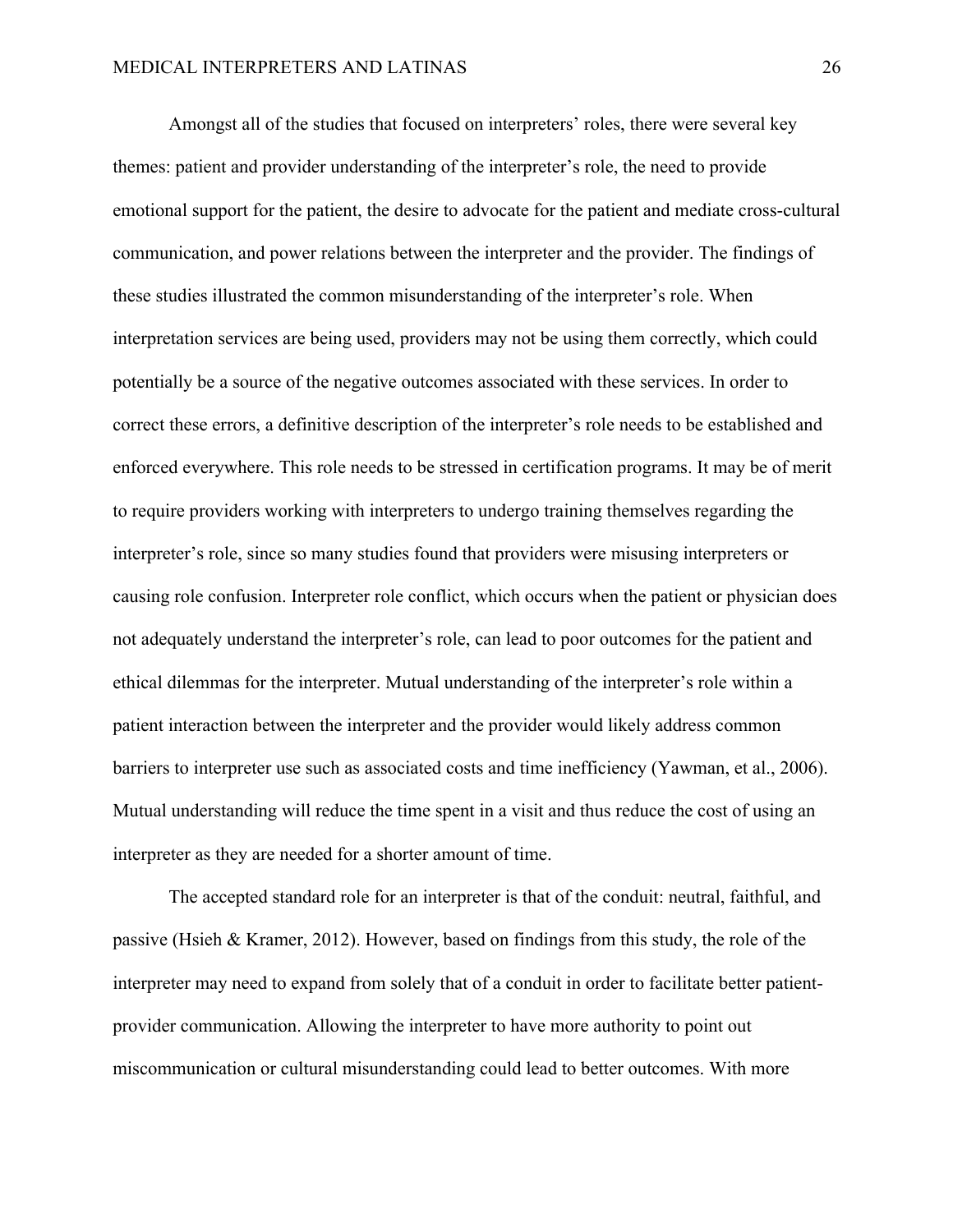# MEDICAL INTERPRETERS AND LATINAS 27

consistent and high-quality training, additional elements, such as cross-cultural mediation and patient advocacy, could be incorporated into the interpreter's training and role. A universal role for the interpreter needs to be established so that physicians can attain a better understanding of the role. The physician needs to be trained on the interpreter's role, how they should translate, and what they must not ask the interpreter to do. For example, based on the studies, they should not speak to the interpreter in front of the patient unless they want everything they said translated directly (Hsieh, 2006). Providers should not ask interpreters to omit any information so that no important information is lost. Additionally, providers should always allow interpreters to do a proper introduction at every encounter so that both the patient and provider completely understand the purpose and process of medical interpretation.

A common occurrence in the studies was that, though these were federally funded health care facilities, there was no enforcement of professional interpretation services. Many of the studies included data where bilingual staff or ad hoc interpretation services were used. These individuals may not have the adequate skills or knowledge to interpret correctly and facilitate accurate communication between the patient and provider. The studies that did include both types of interpretation services found that professional interpreters were preferred to ad hoc, illuminating the need to expand this field. Title VI of the Civil Rights Act of 1964 states that all patients have a right to access medical care in their native language and requires any "health program or activity" which receives "federal financial assistance" to provide accurate interpretation services at no cost to the patient (Jacobs, et al., 2018). The findings of this study showed that LEP patients may be seen by providers who are not adequately skilled in medical Spanish, further illustrating the need for professional interpreters in health care facilities (Yawman, et al., 2006). The laws are in place to require professional interpretive services, but more enforcement of these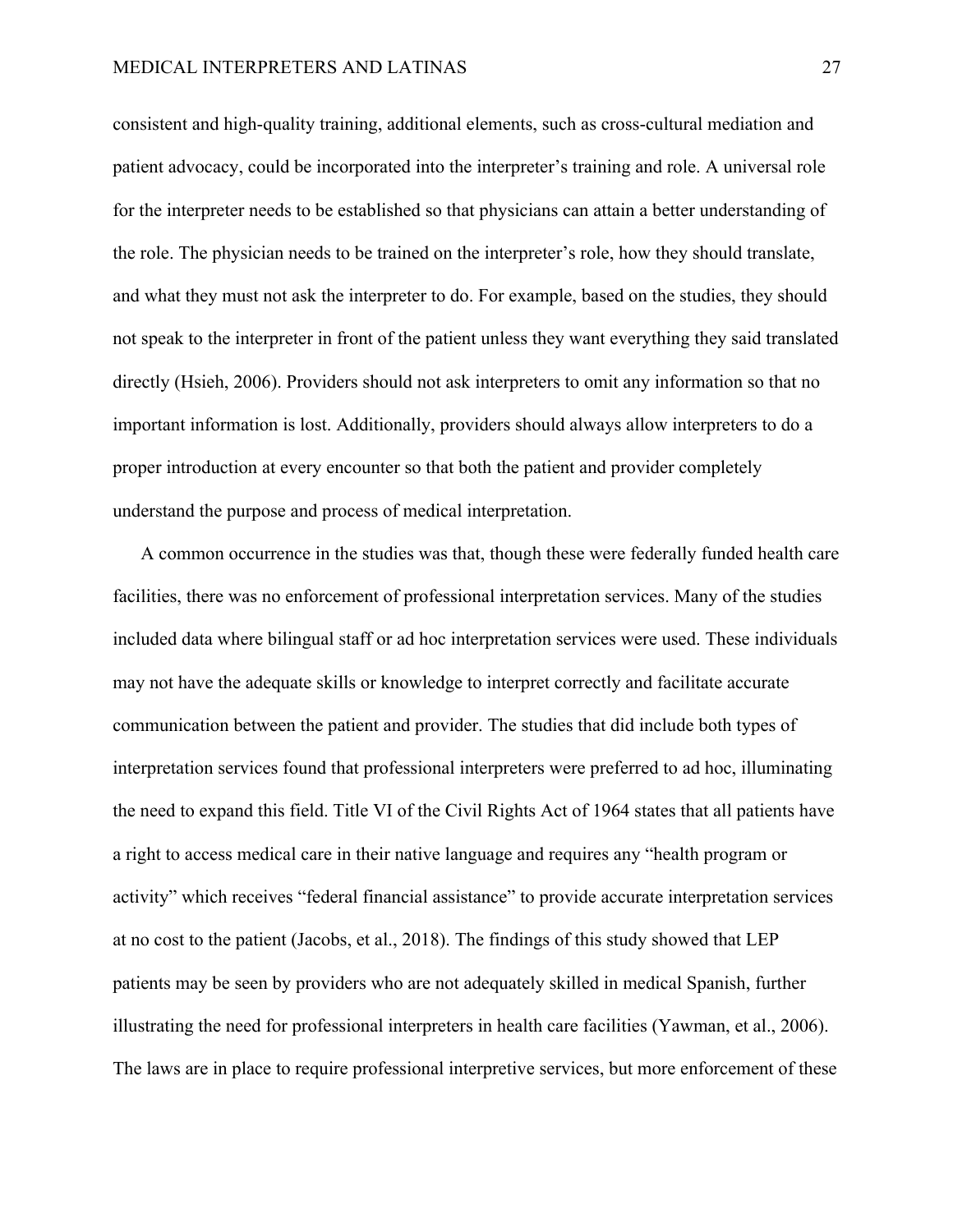laws is necessary. Since the current approach of leaving interpretation services up to the health care facility is not effective, this enforcement should come from the federal level.

The findings of the study indicate that cultural competency training for health care providers can be beneficial to their interactions with Latinas. Moreover, based on the articles in this study, many providers would be open to receiving additional language and cultural training (Yawman, et al., 2006). Therefore, an effective method of improving health care providers' cultural competency skills is implementing cultural competency into medical training. Implementing and enforcing cultural competency training in health care facilities can help to prevent cultural misunderstanding and promote cultural awareness, both decreasing barriers to care and improving outcomes. As can be seen in this study, cultural competency is essential to providing quality care to LEP patients as required by Title VI of the Civil Rights Act of 1964. Based on the findings of this study, cultural competency training for providers should include information about language and cultural barriers, communication styles, patient cultural norms, and how to work effectively with interpreters. While this training will definitely benefit Latinas, improving cultural-competency skills teaches providers better bedside manner and ways to further connect with their patients, improving trust and communication for all. Many providers may be willing to participate in this training if it is offered and incorporating it into medical school curriculum and other forms of health care provider education is an effective way to make it more accessible for a larger number of individuals.

# **Limitations**

This study was not without limitations. This study consisted of a small sample size of articles, reflecting the current literature on this topic. As a result of Title VI of the Civil Rights Act of 1964 not being strictly enforced, there are limited studies of solely professional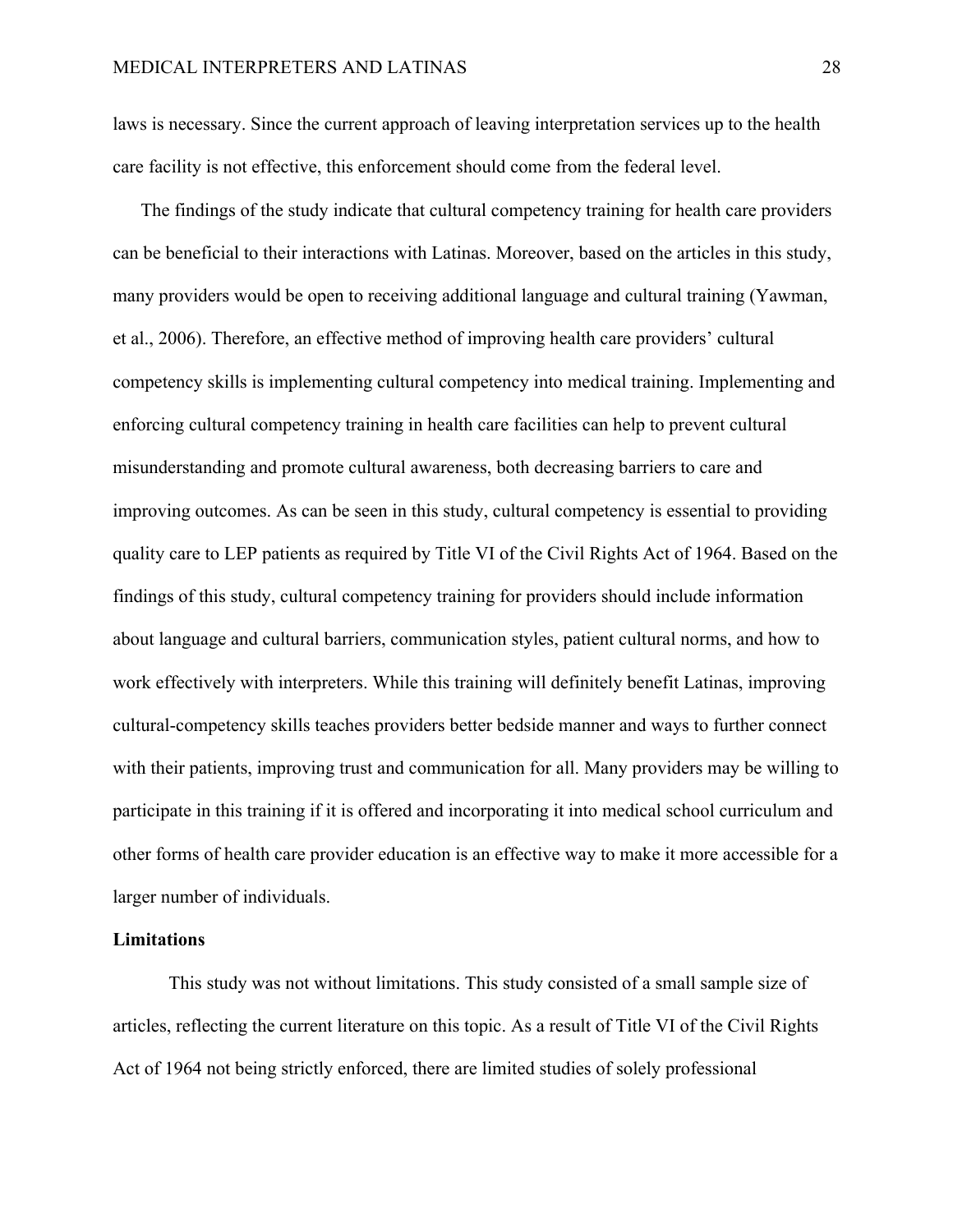interpretation services effects. Many of the studies contained data from both professional and ad hoc interpretation, which could have affected the results. Additionally, the studies had inconsistent settings and focuses. Although all studies focused on some aspect of Latina sexual and reproductive health, some of the studies focused on more specific topics like prenatal care. Qualitative data, like the interviews or surveys used in this study, can lead to bias due to the findings being self-reported. There is limited quantitative data on the effects of interpreters. Quantitative approaches to studying Latina sexual and reproductive health outcomes as a result of the use of certified interpreters and cultural competency training are needed.

# **Future Considerations**

More research should be conducted to determine patient outcomes where professional interpretative services are utilized correctly, and certification is enforced. This study illuminated the need for the expansion of the interpreter's role to further facilitate patient-provider communication. Further research should focus on the essential tasks for interpreters and how to incorporate these tasks into a universally enforced role. As modification and expansion of the interpreter's role develops, research should be conducted on the additions to the role and their effectiveness. As more medical schools and health care facilities are incorporating cultural competency training into their requirements, more data regarding the effectiveness of this training and resultant patient outcomes will become available.

## **Conclusion**

Though it would be inaccurate to claim that the use of interpretative services decreases the quality of care that Latinas receive, the system undoubtedly needs improvements. Studies illustrated that interpretative services are often of low quality and are underutilized. Stricter licensure and usage criteria need to be established for interpretative services. A nationwide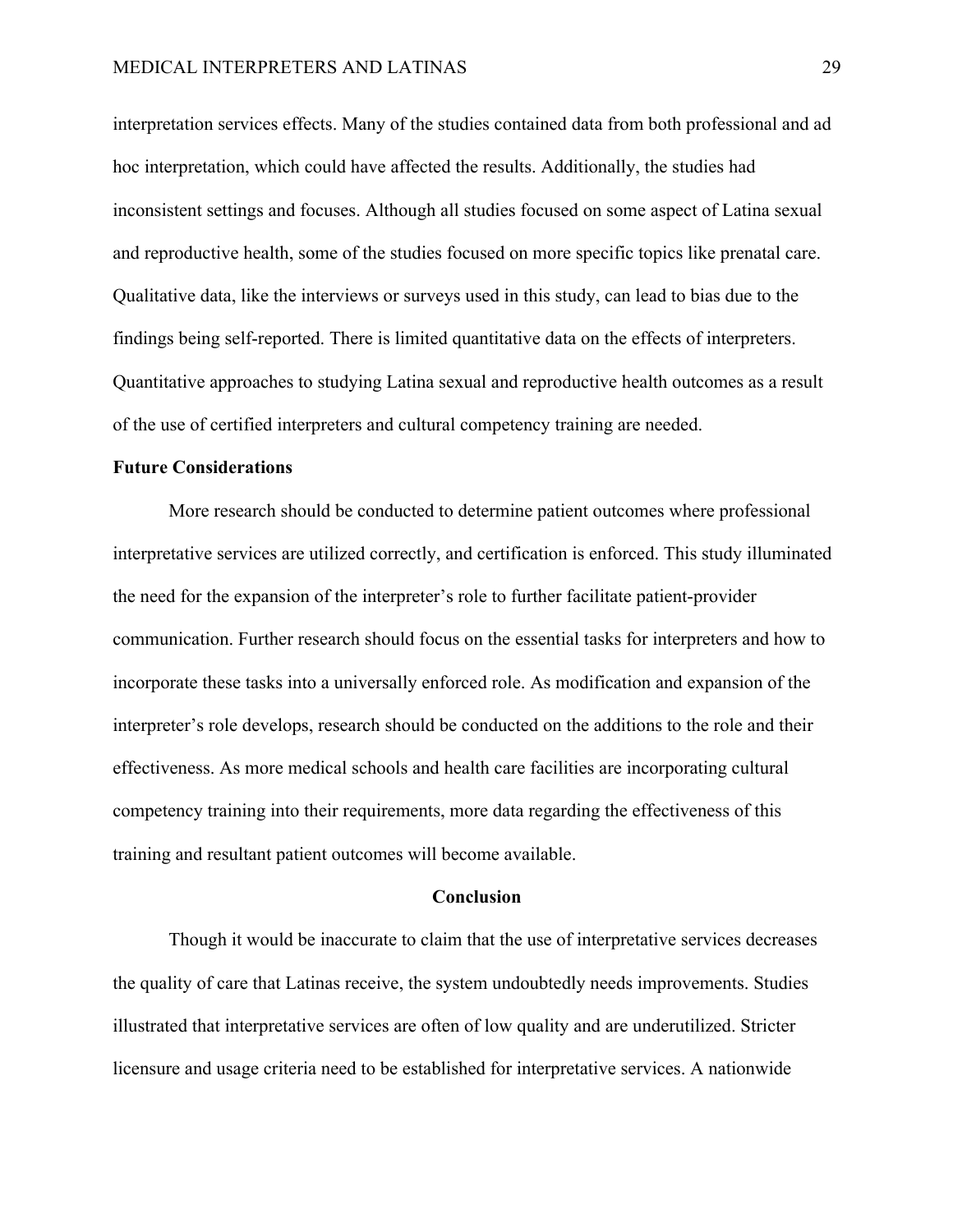# MEDICAL INTERPRETERS AND LATINAS 30

certification needs to be established and physicians and hospitals must be held accountable for providing all their patients with language-congruent care even if it comes at a greater cost and takes more time. Additionally, more providers need training on the specific role of the interpreter and how to work with interpreters efficiently. Latinas need to be made aware of their rights to interpretative services and their provider's legal obligation to provide these services. They need to be empowered to demand that they receive high quality services whenever they are needed.

Many cultural factors can affect the sexual and reproductive care for Latinas and studies have shown that a positive patient-provider relationship plays a crucial role in improving outcomes. Therefore, though the interpreter plays a vital role, the best care will come from culturally competent physicians. When physicians can understand the patient's culture, they will be able to work better with the interpreter to provide the patient with the best care. Incorporating this training in the medical school curriculum could benefit all patients of a racial or ethnic minority, allowing them to receive more equitable care. To account for all of the health care providers and staff that are already trained and practicing, cultural competency training could be incorporated into professional development and continuing education training within health care facilities. As a melting pot nation, with a growing Latina population, the US cannot allow large sects of its population to go without accessible medical care that is provided in their own language and is adaptable to their own culture. Effort needs to be made to give providers the skills to work effectively across barriers with patients of other languages and cultures.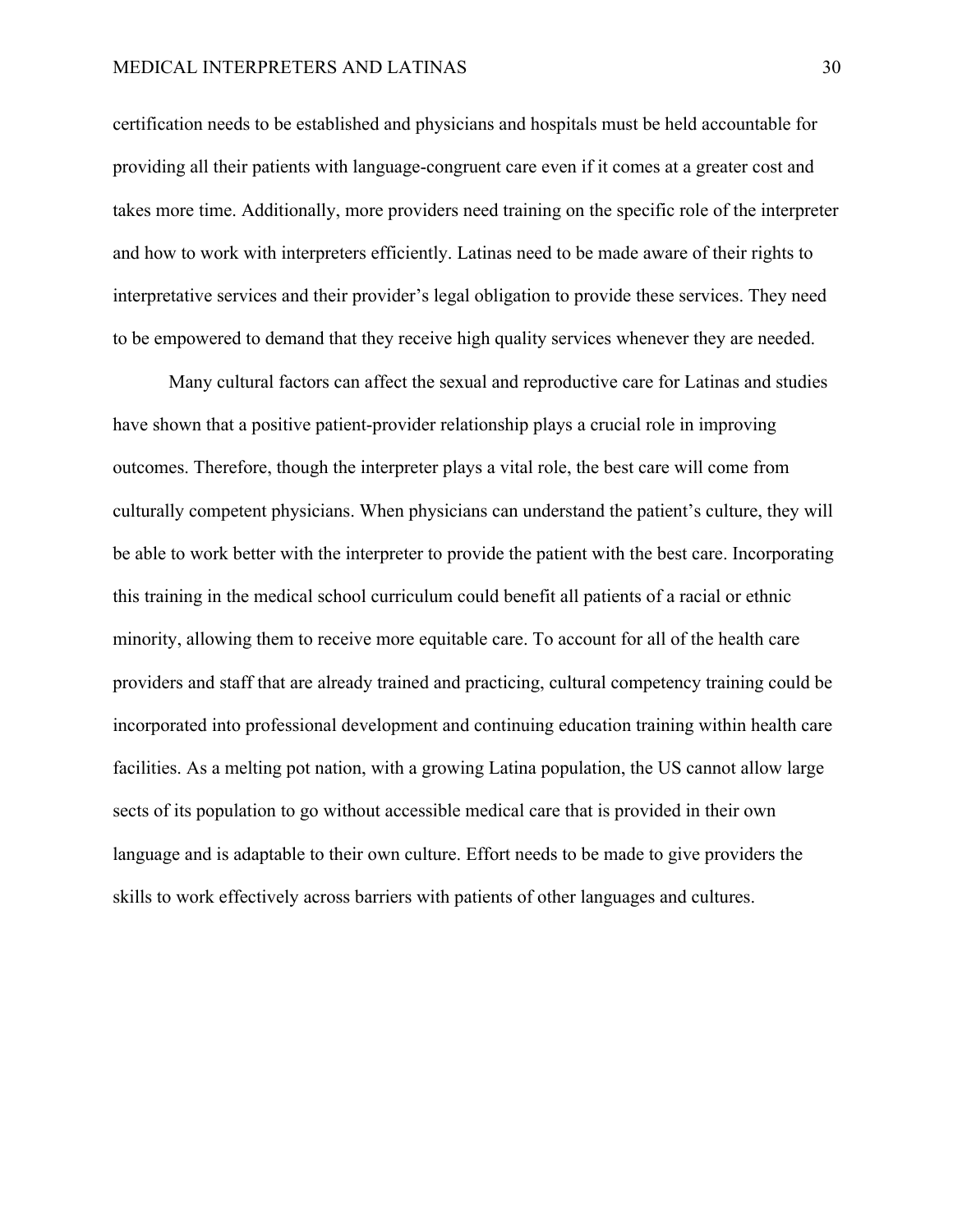# **References**

- Abraído-Lanza, A. F., Céspedes, A., Daya, S., Flórez, K. R., & White, K. (2013). Satisfaction with health care among Latinas. *Journal of Healthcare for the Poor and Underserved, 22*(2), 491-505. doi: 10.1353/hpu.2011.0042
- Association of American Medical Colleges. (2019). Diversity in medicine: facts and figures 2019. *Diversity and Inclusion*. https://www.aamc.org/data-reports/workforce/interactivedata/figure-18-percentage-all-active-physicians-race/ethnicity-2018
- Baker, D. W., Hayes, R., & Fortier, J. P. (1998). Interpreter use and satisfaction with interpersonal aspects of care for Spanish-speaking patients. *Medical Care, 36*(10), 1461– 1470. doi: 10.1097/00005650-199810000-00004
- Cashman, R., Eng, E., Simán, F., Rhodes, S. (2011). Exploring the sexual health priorities and needs of immigrant Latinas in the southeastern United States: a community-based participatory research approach. *AIDS Education and Prevention, 23*(3), 236-248.
- Chen, A. H., Youdelman, M. K., & Brooks, J. (2007). The legal framework for language access in health care settings: Title VI and beyond. *Journal of General Internal Medicine, 22*(2), 362-367. doi: 10.1007/s11606-007-0366-2
- Chong, N. (2002). *The Latino Patient.* Intercultural Press.
- Fagan, M. J., Diaz, J. A., Reinert, S. E., Sciamanna, C. N., & Fagan, D. M. (2003). Impact of interpretation method on clinic visit length. *Journal of General Internal Medicine*, *18*(8), 634–638. doi: 10.1046/j.1525-1497.2003.20701.x
- Fortuna, L. R., Noroña, C. R., Porche, M. V., Tillman, C., Patil, P. A., Wang, Y., Markle, S. L., & Alergría, M. (2019). Trauma, immigration, and sexual health among Latina women: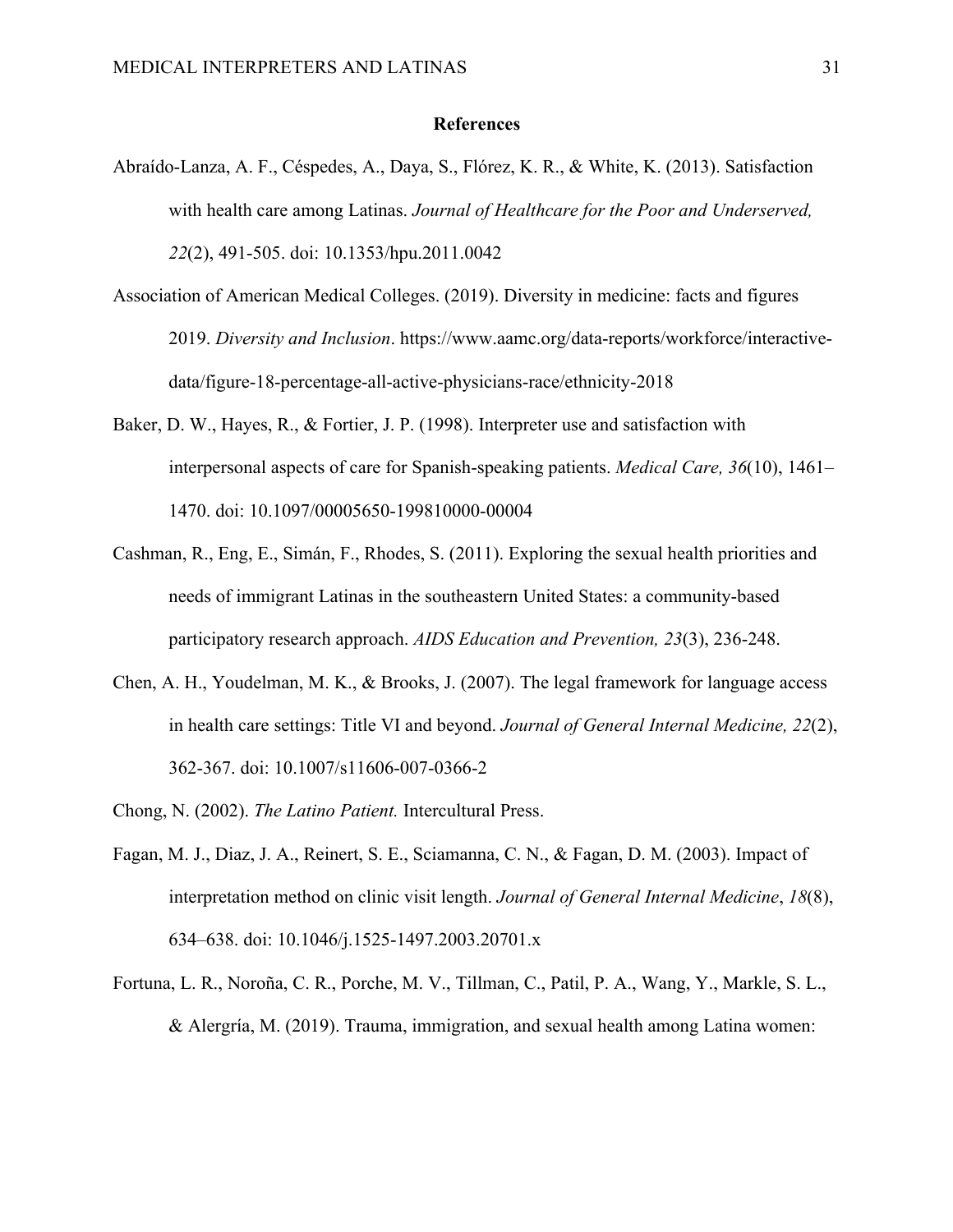implications for maternal-child well-being and reproductive justice. *Infant Mental Health Journal, 40*(5), 640-658. doi: 10.1002/imhj.21805

- Fry-Bowers, E. K., Maliski, S., Lewis, M. A., Macabasco-O'Connell, A., DiMatteo, R. (2014). The association of health literacy, social support, self-efficacy and interpersonal interactions with health providers in low-income Latina mothers. *Journal of Pediatric Nursing, 29*(4), 309-320. doi: 10.1016/j.pedn.2014.01.006
- Garcia-Jimenez, M., Calvo-Friedman, A., Singer, K., & Tanner, M. (2019). Patient experiences with the use of telephone interpreter services: an exploratory, qualitative study of Spanish-speaking patients at an urban community health center. *Narrative Inquiry in Bioethics, 9*(2). doi: 10.1353/nib.2019.0027
- Hsieh, E. (2006). Conflicts in how interpreters manage their roles in provider–patient interactions*. Social Science & Medicine, 62*(3), 721-730. doi: 10.1016/j.socscimed .2005.06.029
- Hsieh, E. & Kramer, E. M. (2012). Medical interpreters as tools: dangers and challenges in the utilitarian approach to interpreters' roles and functions. *Patient Education and Counseling, 89*(1), 158-162. doi: 10.1016/j.pec.2012.07.001
- Hudelson, P. (2005). Improving patient–provider communication: insights from interpreters. *Family Practice*, *22*(3), 311–316. doi: 10.1093/fampra/cmi015
- Jacobs, B., Ryan, A. M., Henrichs, K. S., & Weiss, B. D. (2018). Medical interpreters in outpatient practice. *Annals of Family Medicine, 16*(1), 70-76. doi: 10.1370/afm.2154
- Julliard, K., Vivar, J., Delgado, C., Cruz, E., Kabak, J., & Sabers, H. (2008). What Latina patients don't tell their doctors: a qualitative study. *Annals of Family Medicine, 6*, 543- 549. doi: 10.1370/afm.912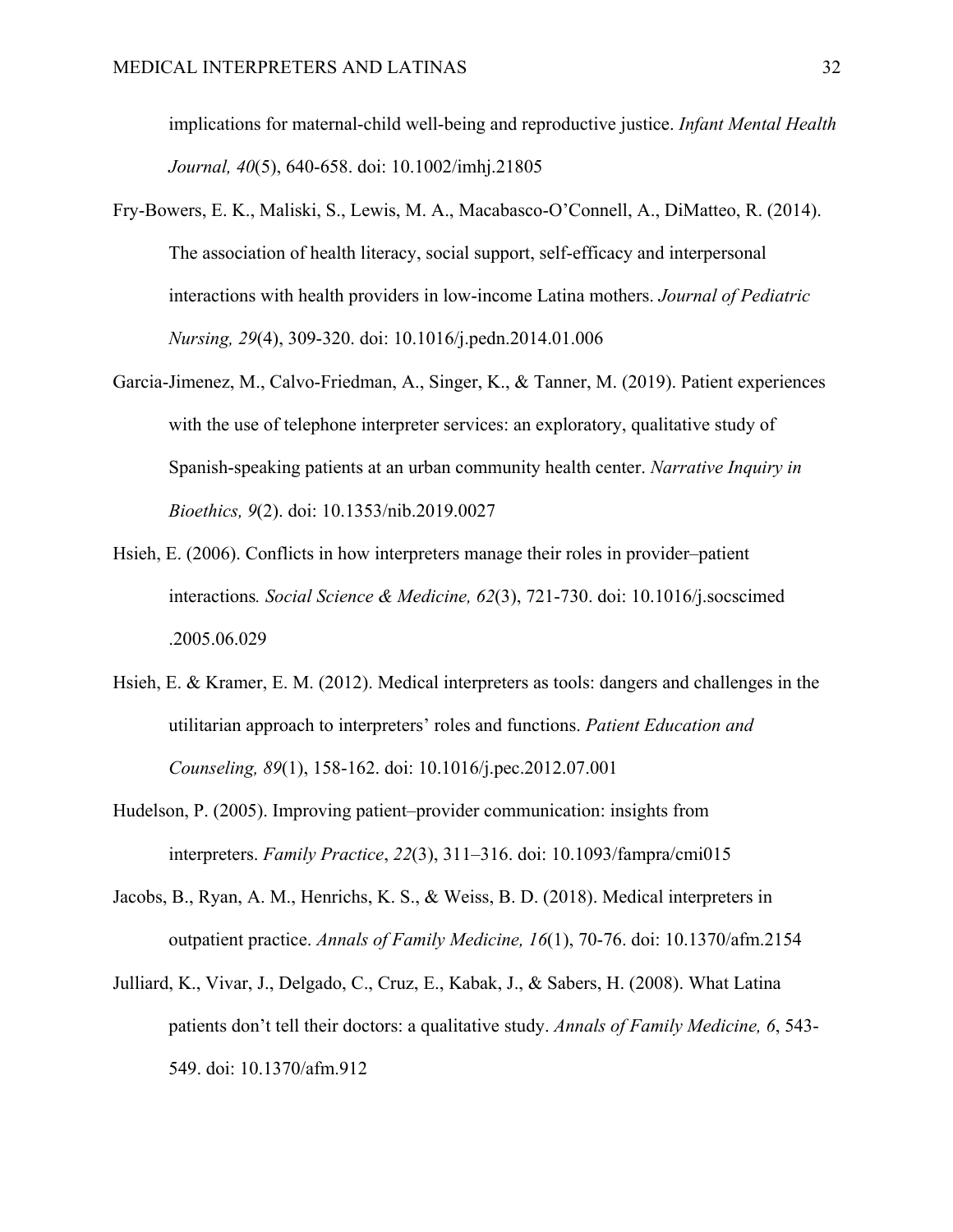- Karliner, L. S., Jacobs, E. A., Chen, A. H., Mutha, S. (2007). Do professional interpreters improve clinical care for patients with limited English proficiency? A systematic review of the literature. *Health Services Research, 42(*2), 727-754. doi: 10.1111/j.1475- 6773.2006.00629.x
- Livingston, G. (2019). Hispanic women no longer account for the majority of immigrant births in the U.S. *Pew Research Center.* https://www.pewresearch.org/fact-tank/2019/08/08/ hispanic-women-no-longer-account-for-the-majority-of-immigrant-births-in-the-us/#:~:text=Foreign%2Dborn%20Hispanic%20women%20have,for%20which%20data%2 0is%20available).
- Mann, L., Tanner, A. E., Sun, C. J., Erausquin, J. T., Simán, F. M., Downs, M., & Rhodes, S. D. (2016). Listening to the voices of Latina women: sexual and reproductive health intervention needs and priorities in a new settlement state in the United States. *Health Care for Women International, 37*(9), 979-994. doi: 10.1080/07399332.2016.1174244
- McDowell, L., Messias, D., Estrada, R. (2011). The work of language interpretation in health care: complex, challenging, exhausting, and often invisible. *Journal of Transcultural Nursing, 22*(2), 137-147. doi: 10.1177/1043659610395773
- Meetze, E., Messias, D., & Torres, M. (2012). Prenatal care providers interactions with Latina patients: persistent communication barriers and gaps. *Journal of Health Disparities Research and Practice, 5*(3), 1-20.
- Noe-Bustamante, L., Lopez, M. H., & Krogstad, J. M. (2020). U.S. Hispanic population surpassed 60 million in 2019, but growth has slowed. *Pew Research Center.* Retrieved from https://www.pewresearch.org/fact-tank/2020/07/07/u-s-hispanic-populationsurpassed-60-million-in-2019-but-growth-has-slowed/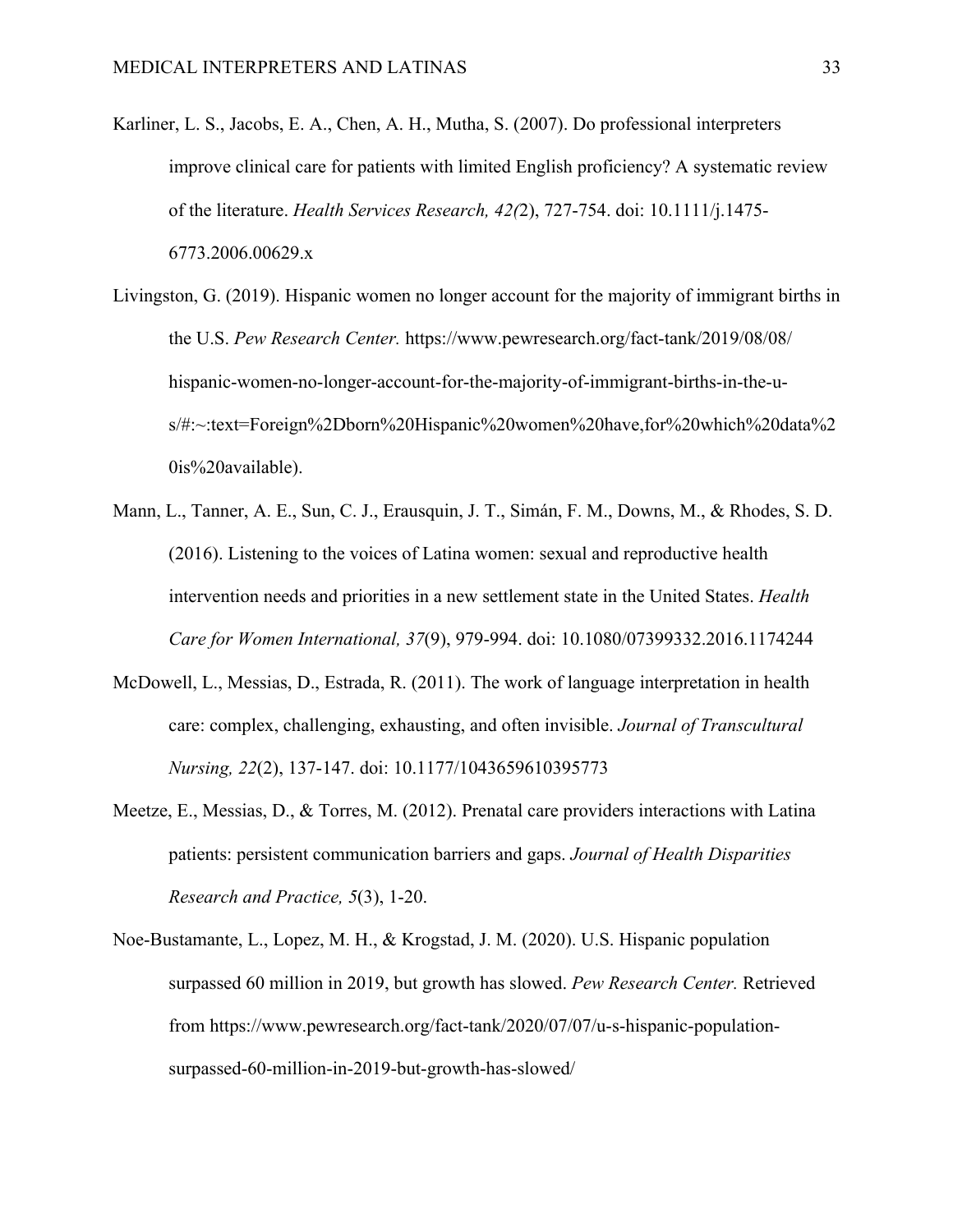- Poma, P. A. (1983). Hispanic cultural influences on medical practice. *Journal of National Medical Association, 75*(10), 941-946. Retrieved from https://www.ncbi.nlm.nih.gov/ pmc/articles/PMC2561612/pdf/jnma00233-0029.pdf
- Sánchez, J. P., Poll-Hunter, N. I., Acosta, D. (2015). Advancing the Latino physician workforcepopulation trends, persistent challenges, and new directions. *Journal of the Association of American Medical Colleges, 90*(7), 849-853. doi: 10.1097/ACM.0000000000000618
- Schwei, R. J., Guerrero, N., Small, A. L., & Jacobs, E. A. (2019). Physician perceptions of the types of roles interpreters play in limited English proficient pediatric encounters and how they evaluate the quality of interpretation. *Primary Health Care Research & Development*, *20*(25). doi:10.1017/S1463423618000890
- Sheppard, V. B., Williams, K. P., Wang, J., Shavers, V., Mandelblatt, J. S. (2014). An examination of factors associated with healthcare discrimination in Latina immigrants: the role of healthcare relationships and language. J*ournal of the National Medical Association, 106*, 15-22. doi: 10.1016/S0027-9684(15)30066-3
- Steinberg, E. M., Valenzuela-Araujo, D., Zickafoose, J. S., Kieffer, E., & DeCamp, L. R. (2016). The "battle" of managing language barriers in health care. *Clinical Pediatrics*, *55*(14), 1318–1327. doi: 10.1177/0009922816629760
- The Postsecondary National Policy Institute. (2020). Latino students. *Fact Sheets.*  https://pnpi.org/latino-students/
- United States Census Bureau. (2018). Hispanic heritage month 2018. *Facts for Feature.*  https://www.census.gov/newsroom/facts-for-features/2018/hispanic-heritagemonth.html#:~:text=The%20Hispanic%20population%20of%20the,of%20the%20nation' s%20total%20population.